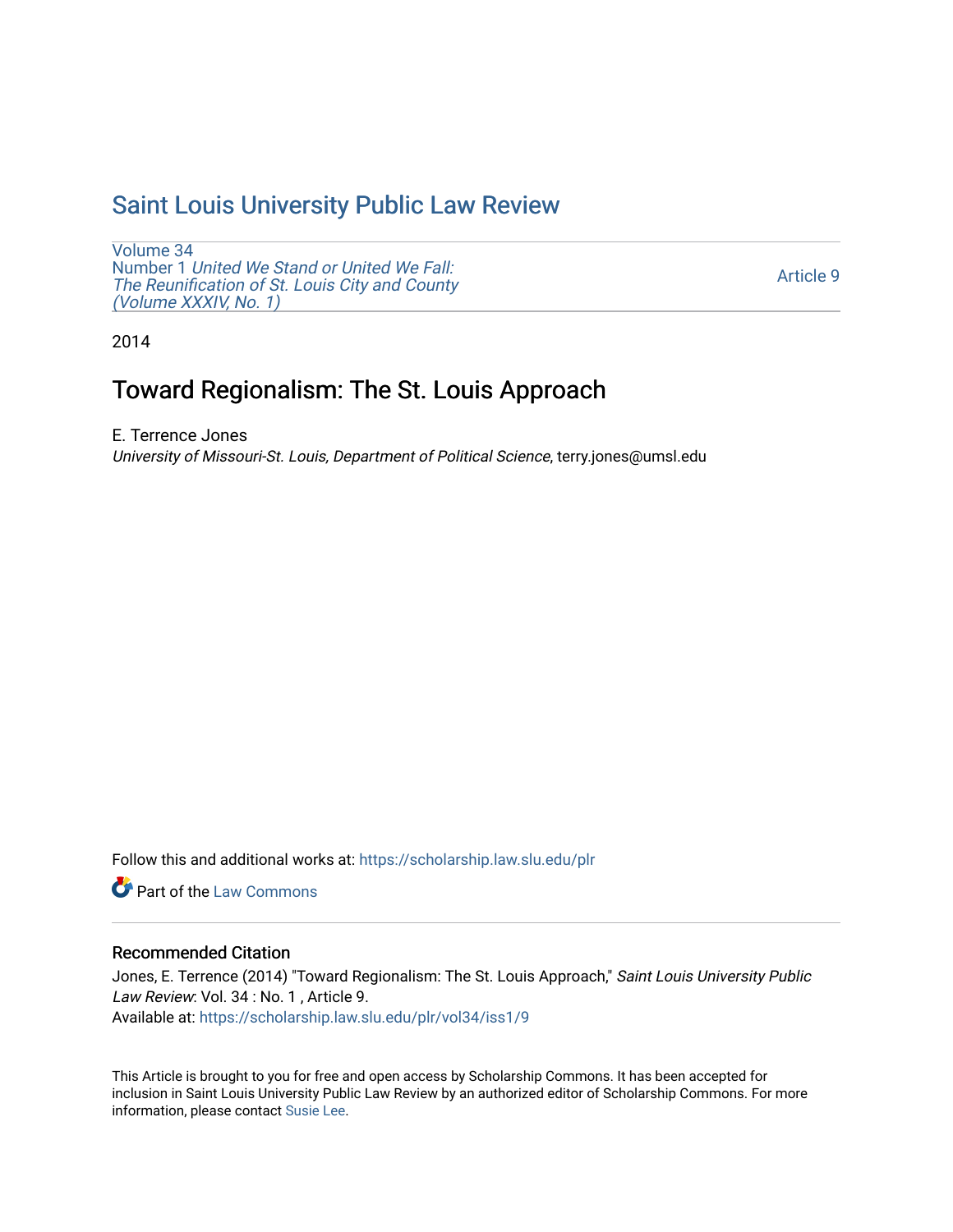# E. TERRENCE JONES\*

## I. INTRODUCTION

Any discussion about local governance in the St. Louis region must acknowledge two realities: the growing need to act regionally and the enduring value placed on localism. The debate about how best to structure the area's governmental institutions should not pit regionalism against localism. It should avoid caricaturing those favoring consolidation as enlightened visionaries and those celebrating small governments as insular provincials. The challenge for St. Louis is to seek deliberately the proper balance between regional and local rather than to fight incessantly over which side should prevail.

First, this article discusses why regionalism is more important than ever and emphasizes that localism remains a central value within the American political culture. Then, the article reviews the region's repeated failures to implement large-scale governmental consolidations and describes the area's frequent successes designing incremental regional governance. Finally, the article draws some lessons for current and future proposals to reform the region's local government structure. The article concludes that the St. Louis region has been and always will be more effective achieving productive regionalism through an incremental approach that simultaneously respects and retains significant localism.

# II. AN INCREASINGLY METROPOLITAN WORLD

A century ago, less than one out of every three US citizens lived in metropolitan areas.<sup>1</sup> Now more than four out of five do.<sup>2</sup> It is where they work and play, where they plant roots and raise families—it is the place they call home. Increasingly, Americans identify more with their metropolitan regions

<sup>\*</sup> Founder's Professor of Political Science and Public Policy Administration, University of Missouri-St. Louis.

 <sup>1.</sup> U.S. CENSUS BUREAU, HISTORICAL STATISTICS OF THE UNITED STATES: COLONIAL TIMES TO 1970, at 3, 11 (1975).

 <sup>2.</sup> PAUL MACKUN & STEVEN WILSON, POPULATION DISTRIBUTION AND CHANGE: 2000 TO 2010, at 4 (2011), *available at* http://www.census.gov/prod/cen2010/briefs/c2010br-01.pdf.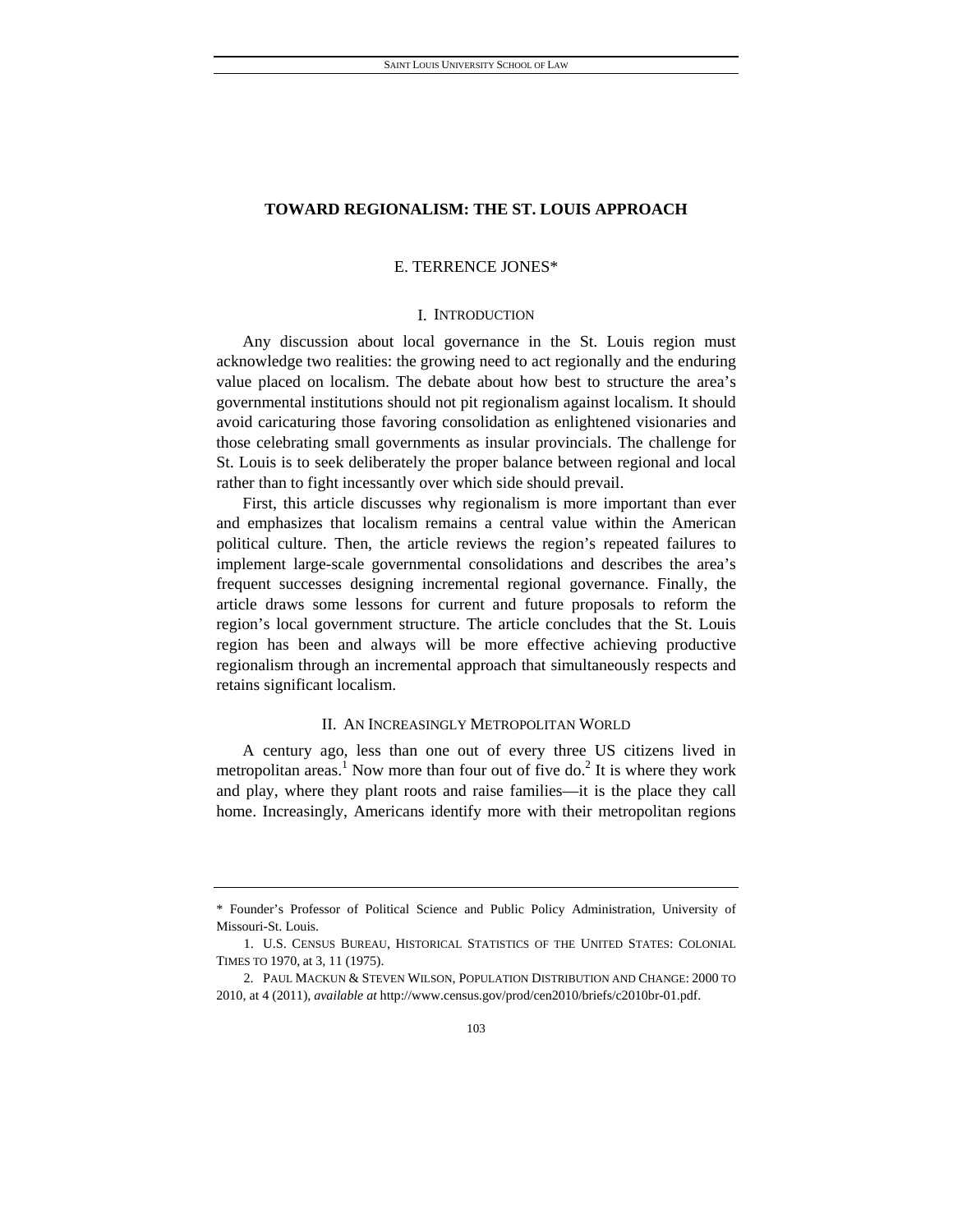than with their states. $3$  For example, when asked where we are from, it seems that those of us who live within the St. Louis region are more likely to respond with "St. Louis" than either "Illinois" or "Missouri."

The twentieth century featured a military and economic competition involving almost two hundred nation states.<sup>4</sup> These nations fought world wars, endured cold wars, engaged in ideological clashes, and competed for economic supremacy.<sup>5</sup> Countries continue as meaningful global actors in the twenty-first century but are ceding center stage to the world's metropolitan regions.<sup>6</sup> What characterizes this century is a quality-of-life competition among metropolitan areas. 7

As a consequence, St. Louisans are now, wittingly or not, metropolitan citizens engaged in a peaceful but intense competition.<sup>8</sup> Their personal wellbeing is intimately intertwined with that of the entire metropolitan area.<sup>9</sup> The greater the demand to live in the region is, the higher the property values will be.<sup>10</sup> The more enterprises that aspire to locate in the area there are, the greater the economic opportunities will be.<sup>11</sup> The more tourists who desire to play in Greater St. Louis there are, the richer the leisure time will be.<sup>12</sup> The cleaner the environment is, the healthier the lives will be. $^{13}$ 

Accompanying the competition to attract people is the contest for capital. Those committed to the St. Louis region want it to be the most appealing place to invest funds, aim to keep much of the wealth generated within its boundaries at home, and desire to attract support from other regions and countries.<sup>14</sup> To

 <sup>3.</sup> *See* NEAL PEIRCE ET AL., AMERICA'S METRO REGIONS TAKE CENTER STAGE: 8 REASONS WHY 7 (1st ed. 2012).

 <sup>4.</sup> *See* Andreas Wimmer & Yuval Feinstein, *The Rise of the Nation-State across the World, 1816 to 2001*, 75 AM. SOC. REV. 764, 770 (2010).

 <sup>5.</sup> *See* PHILIP G. ROEDER, WHERE NATION-STATES COME FROM: INSTITUTIONAL CHANGE IN THE AGE OF NATIONALISM 5–6 (2007).

 <sup>6.</sup> *See* BRUCE KATZ & JENNIFER BRADLEY, THE METROPOLITAN REVOLUTION: HOW CITIES AND METROS ARE FRAMING OUR BROKEN POLICIES AND FRAGILE ECONOMY 169–70, 191 (2013).

 <sup>7.</sup> *See* NEAL R. PEIRCE ET AL., CITISTATES: HOW URBAN AMERICA CAN PROSPER IN A COMPETITIVE WORLD 12 (1993).

 <sup>8.</sup> *See* WILLIAM R. BARNES & LARRY C. LEDEBUR, THE NEW REGIONAL ECONOMICS: THE U.S. COMMON MARKET AND THE GLOBAL ECONOMY 105 (1998).

 <sup>9.</sup> *See* SUSAN E. CLARK & GARY L. GAILE, THE WORK OF CITIES 4 (1998).

 <sup>10.</sup> *See* Arthur C. Nelson & Mitch Moody, *Paying for Prosperity: Impact Fees and Job Growth*, BROOKINGS INSTITUTION CENTER ON URB. & METROPOLITAN POL'Y 5–6 (2003).

 <sup>11.</sup> *See* Henry G. Cisneros, *Regionalism: The New Geography of Opportunity*, *in* HOUSING AND URBAN DEVELOPMENT SERIES 12–13 (1995).

 <sup>12.</sup> *See* THE TOURIST CITY 22 (Dennis R. Judd & Susan S. Fainstein eds., 1999).

 <sup>13.</sup> *See* WORLD HEALTH ORG., WORLD HEALTH STATISTICS 2013, at 107, 114 (2013), *available at* http://www.who.int/gho/publications/world\_health\_statistics/2013/en/.

 <sup>14.</sup> *See* Sampsa Samila & Olav Sorensen, *Venture Capital, Entrepreneurship, and Economic Growth*, 93 REV. ECON. & STAT., no. 1, at 338, 346 (2011).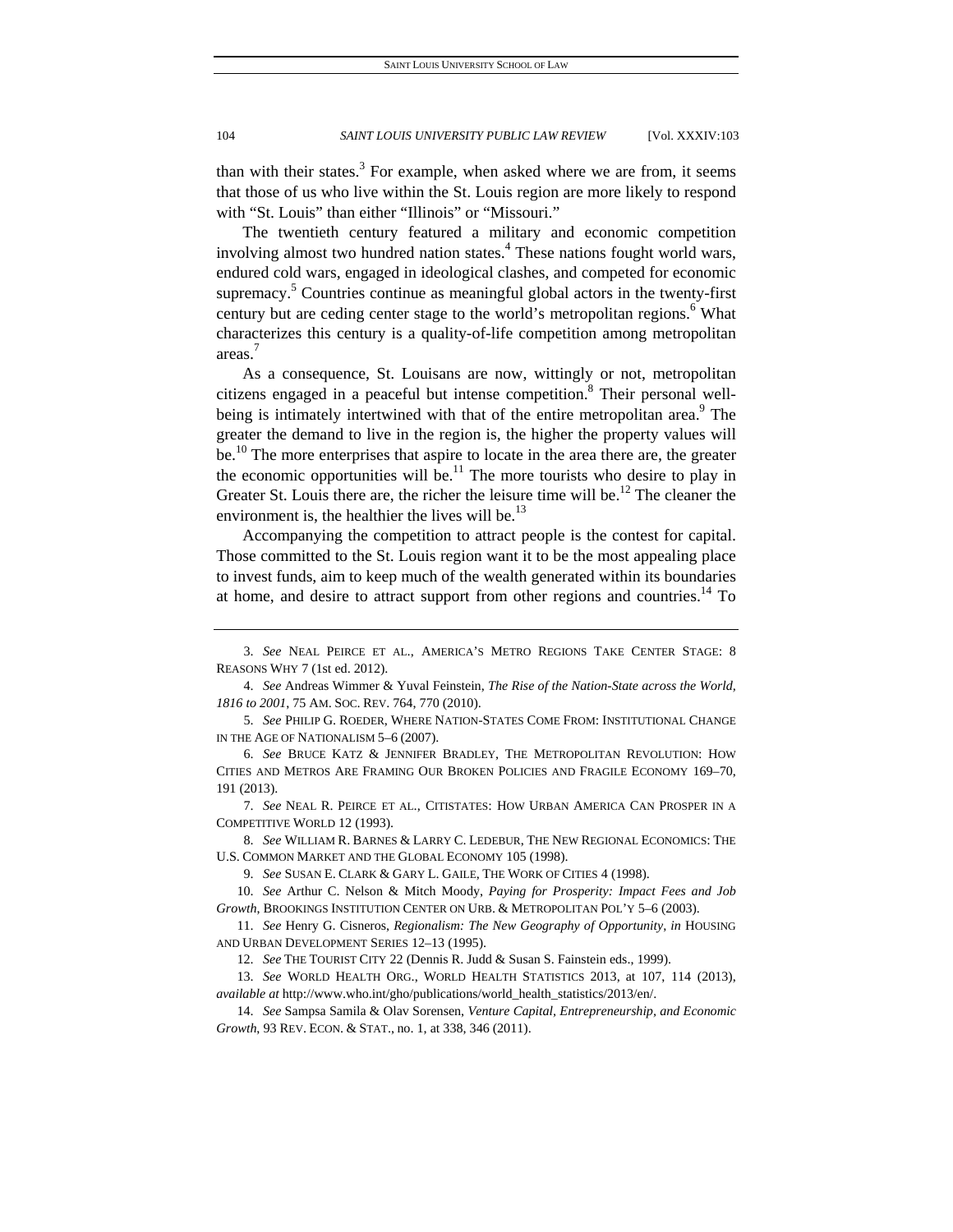meet this challenge, St. Louis needs well-articulated strategies across multiple arenas—especially economic development—and effective mechanisms for implementing those plans.

# III. LOCALISM REMAINS A CENTRAL VALUE

From the Republic's beginnings to the present day, Americans have preferred government that stays close to the people.<sup>15</sup> People have long feared distant, concentrated power because they worry it will be insensitive to local needs and will be unapproachable for local citizens.<sup>16</sup> This local impulse was prominently noted and widely applauded by Alexis de Tocqueville, arguably the most insightful foreign observer of the early United States.<sup>17</sup> His *Democracy in America*, originally published in 1835 and 1840, stressed the centrality of local general-purpose governments to empower citizens and provide a meaningful stake in the society.<sup>18</sup>

Thomas Jefferson was its principal advocate among the nation's founders.19 As Charles Merriam wrote:

[Jefferson] conceived that liberty should be secured, not only by a tripartite division of governmental powers, but also by a further distribution among a series of organizations extending from ward to nation. Local government would thus be made a part of the complicated "checks and balances" system in the intricacies of which despotism would be entangled and rendered powerless.<sup>20</sup>

Within metropolitan areas, having many municipalities promotes choice, a theme first raised by Charles Tiebout.<sup>21</sup> His essay "The Pure Theory of Local Expenditures" contended that if competition produces better goods and services in the private sector, the same logic should apply to local governments.22 Two political scientists, Vincent Ostrom and Robert Warren, thought that Tiebout's economic perspective was a healthy antidote to those championing metropolitan consolidation.<sup>23</sup> They co-authored an article with

 <sup>15.</sup> *See* NANCY BURNS, THE FORMATION OF AMERICAN LOCAL GOVERNMENTS: PRIVATE VALUES IN PUBLIC INSTITUTIONS 3–4 (1994).

 <sup>16.</sup> *See id.* at 20, 48–49.

 <sup>17.</sup> *See generally* ALEXIS DE TOCQUEVILLE, DEMOCRACY IN AMERICA *passim* (Jim Manis ed., Henry Reeve trans., 2002).

 <sup>18.</sup> *Id.*

 <sup>19.</sup> *See* Charles E. Merriam, Jr., *The Political Theory of Jefferson*, 17 POL. SCI. Q. 24, 36 (1902).

 <sup>20.</sup> *Id.*

 <sup>21.</sup> *See* Charles M. Tiebout, *A Pure Theory of Local Expenditures*, 65 J. POL. ECON. 416, 418 (1956).

 <sup>22.</sup> *See id.* at 422.

 <sup>23.</sup> *See* Vincent Ostorm et al., *The Organization of Government in a Metropolitan Area*, 55 AM. POL. SCI. ASS'N 831 *passim* (1961).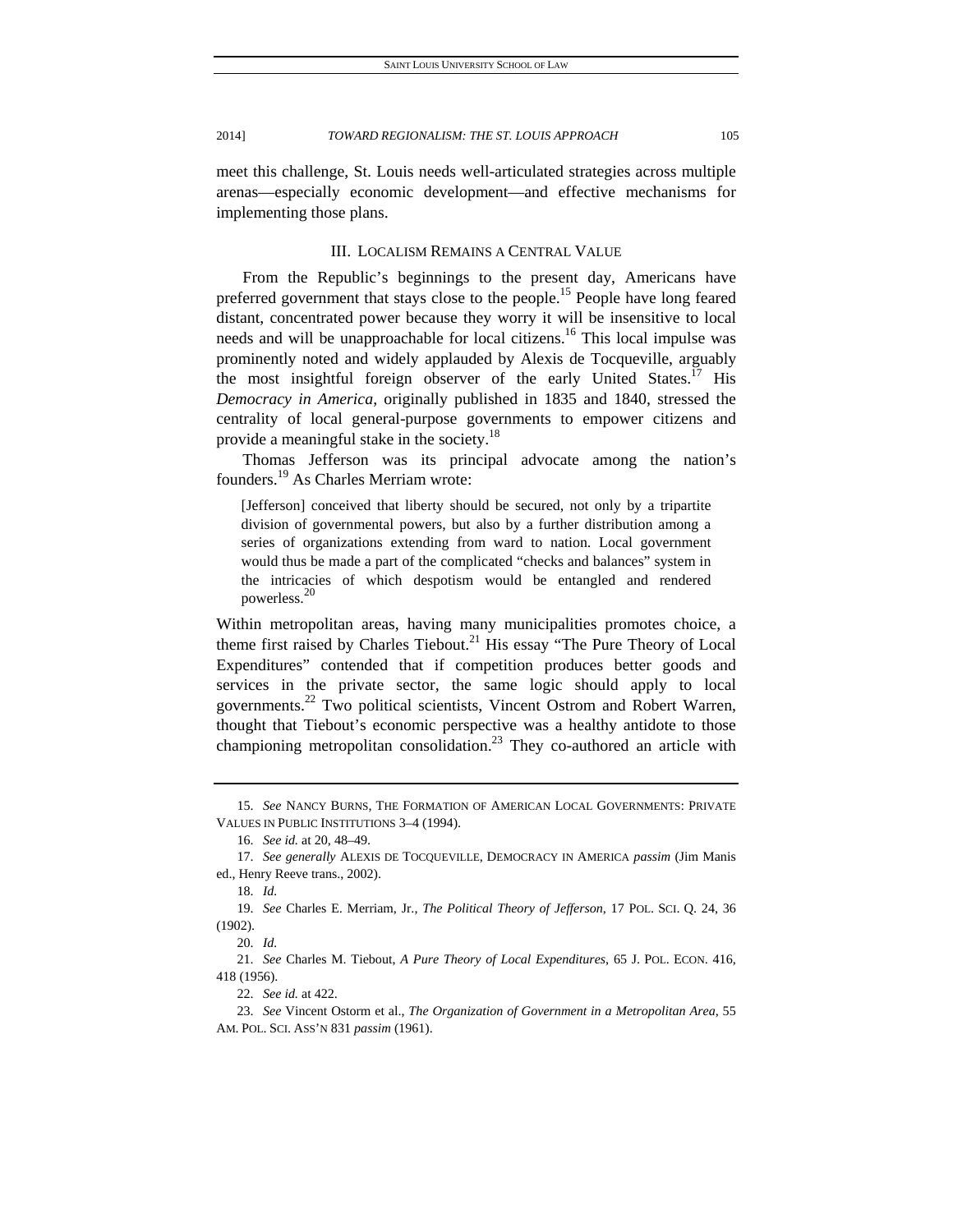Tiebout stressing that governmental multiplicity expands options, a value intimately compatible with American individualism.<sup>24</sup> Since citizens are able to select locations within a metropolitan region, many governments will compete to have them live, work, and shop within their jurisdictions.<sup>25</sup>

Instead of generating chaos, governmental fragmentation creates choice. If there were but one government for an entire metropolitan region, then there would likely be similar public services with each and every neighborhood: one police force with its distinctive patrolling style, one parks and recreation department with a single set of leisure preferences, and so forth.<sup>26</sup> Just as consumers frequently rebel against monopolies in the private sector, so too they might chafe under one in a metropolitan area.<sup>27</sup> One-size-fits-all metropolitan government, absent any benefits it might add or problems it might solve, would not be the favored alternative for the majority of Americans suspicious about concentrating too much power in any single institution.<sup>28</sup>

# IV. REGIONALISM AND LOCALISM: FINDING THE BALANCE

All too often the civic dialogue about governmental structures in the St. Louis area is portrayed as a struggle between altruistic visionaries devoted to the overall public interest (the "regionalists") and selfish officials intent on preserving their authority (the "parochialists").<sup>29</sup> This divisive frame misrepresents the issue as being an either/or choice between regionalism, which is often defined as substantial consolidation of general-purpose local governments, and localism, which is frequently described as a set of feuding fiefdoms.<sup>30</sup>

Many undervalue what a heighted localism contributes to the region's quality of life. When public opinion surveys ask residents what they like best about the metropolitan area, the prevailing response is that it features cosmopolitan amenities, like world-class cultural institutions, while retaining a small town ambience with an intimate feel.<sup>31</sup> It achieves the latter by having

30. *Id.*

 31. E. Terrence Jones & Elaine Hays, *Metropolitan Citizens in St. Louis*, *in* INSIDE URBAN POLITICS 286, 286–92 (Dick Simpson ed., 2004).

 <sup>24.</sup> *Id.*

 <sup>25.</sup> *Id.* at 838.

 <sup>26.</sup> *Id.*

 <sup>27.</sup> *Id.* at 836–37.

 <sup>28.</sup> *Id.*

 <sup>29.</sup> St. Louis Post Dispatch editorials sometimes employ this rhetoric. *See* Editorial, *Troubles in the 'Balkans'*, ST. LOUIS POST-DISPATCH, Mar. 30, 2010, at A10, *available at* http://www.stltoday.com/news/opinion/editorial/time-for-an-intervention-in-the-balkans/article\_ 32797f04-e67b-5c7a-b8eb-db2053b04646.html; Editorial, *Fires and fiefdoms*, ST. LOUIS POST-DISPATCH, Dec. 21, 2010, at A14.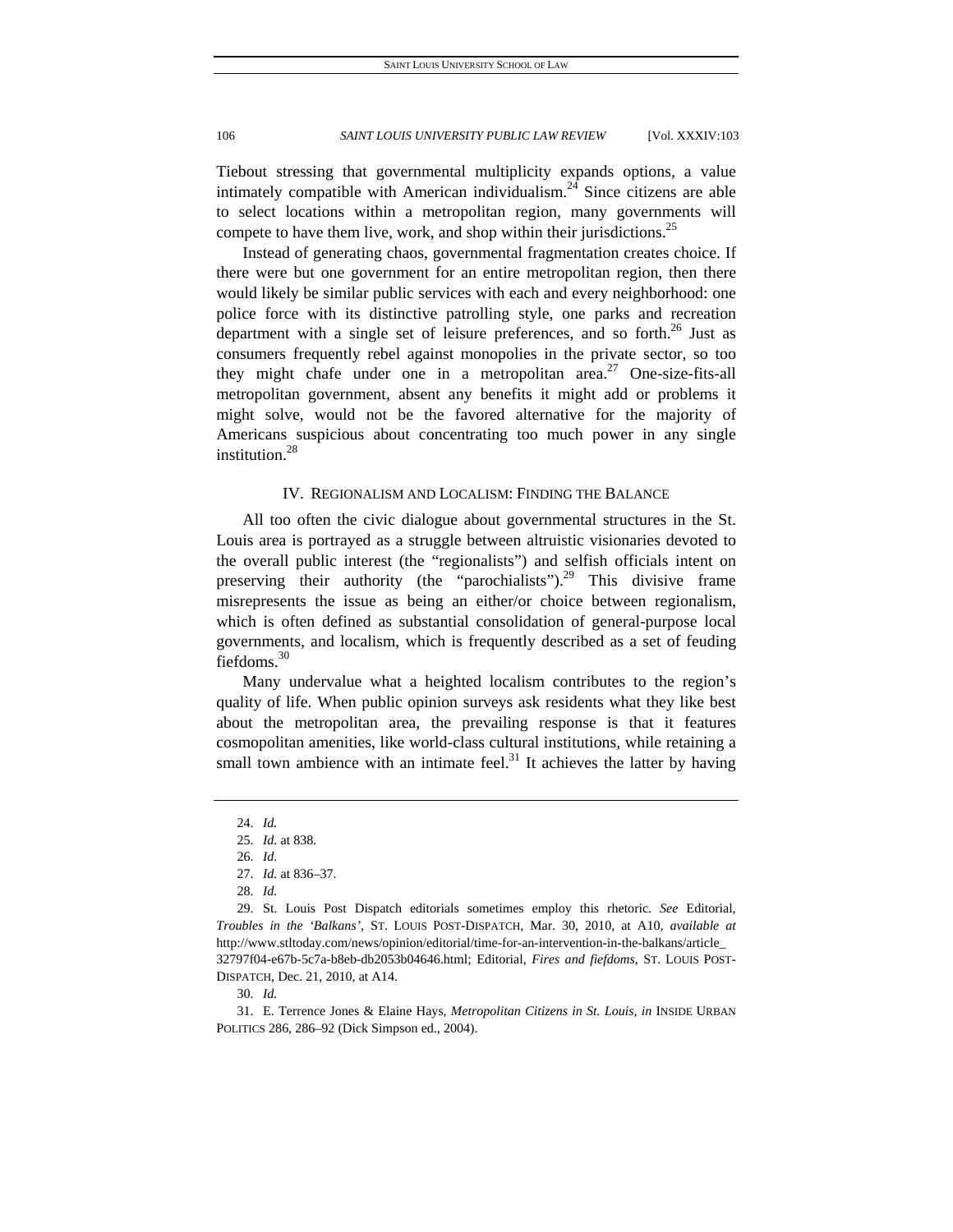over 250 towns.<sup>32</sup> St. Louisans plant deeper roots than do the citizens of many other regions and, as a result, invest more time and effort in improving their immediate surroundings.<sup>33</sup> St. Louisans value the ability to choose from among a larger number of neighborhoods and subdivisions, as well as municipalities and school districts; although internally homogeneous, as an assembled set, they are quite diverse.<sup>34</sup> This trait, present in other metropolitan areas but acutely developed in St. Louis, has become institutionalized during the last century plus.<sup>35</sup>

Many also do not appreciate that the St. Louis area's civic approach has become substantially more regional over the last sixty years.<sup>36</sup> They mistakenly interpret the area's governmental multiplicity and its several votes against large-scale governmental consolidation to mean that St. Louisans reject regionwide collective action. $37$  But as will be described below, tens of incremental, regional, institutional initiatives ranging across many policy arenas have been mounted since  $1954$ <sup>38</sup>. The area's approach to regional decision-making has proceeded along two tracks: one track consisting of revolutionary and unsuccessful attempts to consolidate governments, and the other of evolutionary and productive efforts to make many functions more regional.<sup>39</sup> The latter approach allows St. Louis to pursue a gradual path that retains its special local character while enhancing its ability to act regionally.

# V. PATHS TO REGIONALISM: LARGE-SCALE GOVERNMENTAL CONSOLIDATION

How local government should be structured has been a recurring item on the area's civic agenda. Most analyses about governmental reform within the region begin with the 1876 separation of the City of St. Louis (the "City") from St. Louis County (the "County"). $40$  The City's leaders, especially those in the business sector, used the 1875 Constitutional Convention to devise a plan that

 <sup>32.</sup> U.S. CENSUS BUREAU, INDIVIDUAL STATE DESCRIPTIONS: 2012 CENSUS OF GOVERNMENTS (2013), *available at* http://www2.census.gov/govs/cog/2012isd.pdf.

 <sup>33.</sup> *See* EAST-WEST GATEWAY COUNCIL OF GOV'TS, WHERE WE STAND: THE STRATEGIC ASSESSMENT OF THE ST. LOUIS REGION (6th ed. 2011), *available at* http://www.ewgateway.org/ pdffiles/library/wws/wws2011.pdf.

 <sup>34.</sup> E. TERRENCE JONES, FRAGMENTED BY DESIGN: WHY ST. LOUIS HAS SO MANY GOVERNMENTS 167 (2000).

 <sup>35.</sup> *Id.*

 <sup>36.</sup> *See, e.g.*, BETTER TOGETHER, http://www.bettertogetherstl.com (last visited Sept. 27, 2014) (Better Together is a group formed in 2013 to investigate governmental organization in the City of St. Louis and St. Louis County).

 <sup>37.</sup> *Id.*

 <sup>38.</sup> *See infra* Part VI.

 <sup>39.</sup> *See infra* Part VI.

 <sup>40.</sup> William N. Cassella, Jr., *City-County Separation: The "Great Divorce" of 1876*, 15 BULL. MO. HIST. SOC'Y 85, 85 (1959).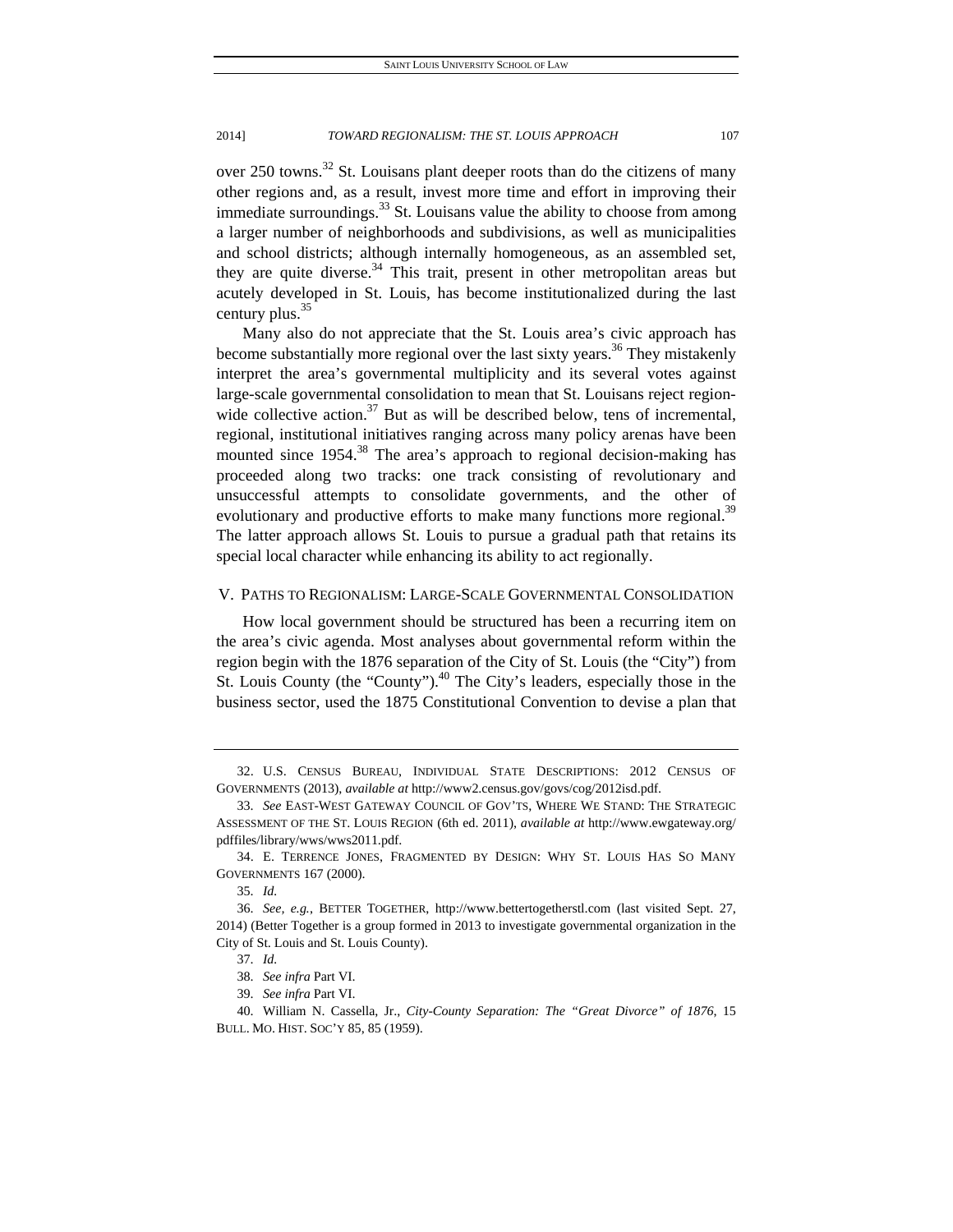would allow the City to emancipate itself from the more rural portions of the County and achieve home rule status.<sup>41</sup> At that time, the City's incorporated area went from the Mississippi River to about Grand Avenue.<sup>42</sup> Given the City's lofty aspirations to be one of the country's premier urban centers, its leaders realized that these approximately twenty square miles would not be adequate to accommodate further growth. $43$  Thinking they were dreaming big, the City proponents decided that tripling the acreage would be more than sufficient.<sup>44</sup>

What seemed expansive in 1876 proved to be stifling by the early 1900s. During the last twenty-five years of the nineteenth century, the land between Grand Avenue and the City's western boundaries filled up, and by the early twentieth century, west of Skinker Boulevard was a prime location.<sup>45</sup> The 1904 World's Fair, centered in Forest Park, was a magnet for development. Washington University moved to its new hilltop campus overlooking the park from the west, $46$  and enterprising entrepreneurs like E. G. Lewis capitalized on the westward expansion to build popular subdivisions like the Parkview neighborhood in what, in 1906, became University City.<sup>47</sup>

The emergence of St. Louis County led to periodic bursts of reunification initiatives beginning in the 1920s and continuing into the  $2010s<sup>48</sup>$  About every thirty years, efforts have been made to rejoin the City and County. These efforts have continued even as the two units combined moved from dominating the metropolitan scene (at their peak they had over two-thirds of the region's residents) to now being less than a majority. $49$  The terms and conditions have changed from one attempt to the next, depending in part on which entity thinks it has the upper hand, but the ever-elusive goal of reuniting the City and County has remained on the civic agenda for almost a century.<sup>50</sup>

The proposal produced by the 1925–1926 St. Louis City-County Board of Freeholders had the more powerful and prestigious City taking over all of the County's territory.<sup>51</sup> Approved by the board after the united City freeholders persuaded one of the County members to support it, the proposal made the City's charter the governing document for the expanded area, eliminated all

 <sup>41.</sup> THOMAS S. BARCLAY, THE ST. LOUIS HOME RULE CHARTER OF 1876: ITS FRAMING AND ADOPTION 2, 16–17 (1962).

 <sup>42.</sup> *Id.* at 22.

 <sup>43.</sup> Cassella, *supra* note 40, at 97, 101.

 <sup>44.</sup> *Id.*

 <sup>45.</sup> JONES, *supra* note 34, at 59.

 <sup>46.</sup> *Id.*

 <sup>47.</sup> *Id*.

 <sup>48.</sup> *Id.*

 <sup>49.</sup> *Id.*

 <sup>50.</sup> *Id.*at 59–60.

 <sup>51.</sup> JONES, *supra* note 34, at 65.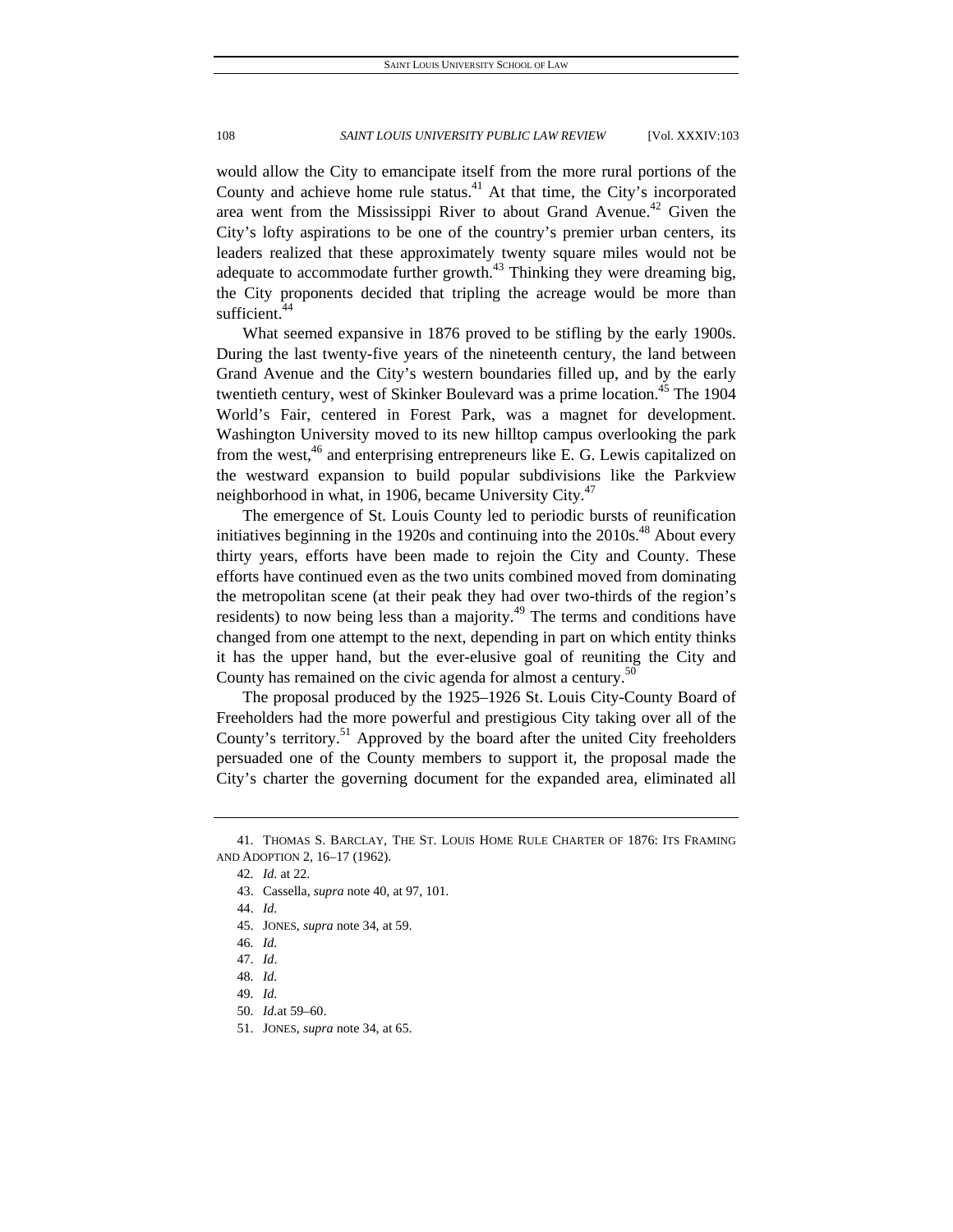County offices, and transferred the authority of these offices to their City counterparts.52 It also eliminated all County municipalities, gave the City's police department jurisdiction over both jurisdictions, and abolished all County school districts and placed them under the City's board of education.<sup>53</sup> Needing concurrent majorities to pass, the plan was overwhelmingly accepted in the City (87% yes) and firmly rejected in the County (33% yes).<sup>54</sup>

The Great Depression and World War II put governmental reform on the backburner, but as the County's population grew from four hundred thousand in 1950<sup>55</sup> to slightly more than seven hundred thousand by 1960,<sup>56</sup> it reappeared. Spurred and informed by a report prepared by some of the nation's leading urban scholars and funded by both national (e.g., Ford) and local (e.g., McDonnell) foundations, the board of freeholders' proposal called for a "metropolitan district" overlapping both the City and County with responsibility for arterial roads, public transit regulation, land use planning, economic development, wastewater and stormwater sewers, and emergency preparedness.57 It crashed and burned at the ballot box in 1959, opposed by two-thirds of the City voters and three-quarters of the County electorate.<sup>58</sup>

Undeterred by this setback, some of the board's members kept the reform lamp lit. They ultimately gathered sufficient signatures for a constitutional amendment (popularly known as the Borough Plan) that would have eliminated all local governments in both the City and County, and replaced them with a single entity.<sup>59</sup> In the November 1962 election, the proposal was trounced statewide (26% yes) and lost by an even larger margin in the County  $(21\%$  yes).<sup>60</sup> The City electorate was less resistant (45% yes) but it only carried in four of the City's twenty-eight wards.<sup>61</sup>

The Borough Plan's devastating defeat drove City-County consolidation off the regional agenda for two decades. Then, in 1982, a group that represented the region's major corporate leadership, called Civic Progress, commissioned a series of studies, culminating in a report entitled *Fostering* 

 <sup>52.</sup> *Id.*

 <sup>53.</sup> *Id.* at 65–66.

 <sup>54.</sup> *Id.* at 68.

 <sup>55.</sup> U.S. CENSUS BUREAU, CENSUS OF POPULATION 1950 (1952), *available at* http://www2.census.gov/prod2/decennial/documents/23761117v1\_TOC.pdf.

 <sup>56.</sup> U.S. CENSUS BUREAU, CENSUS OF POPULATION 1970 (1972), *available at* http://www2.census.gov/prod2/decennial/documents/1970a\_v1pAs2-01.pdf.

 <sup>57.</sup> METRO. ST. LOUIS SURVEY, PATH OF PROGRESS FOR METROPOLITAN ST. LOUIS 1 (1957).

 <sup>58.</sup> HENRY J. SCHMANDT ET AL., METROPOLITAN REFORM IN ST. LOUIS: A CASE STUDY 51 (1961).

 <sup>59.</sup> FRANK S. SENGSTOCK ET AL., CONSOLIDATION: BUILDING A BRIDGE BETWEEN CITY AND SUBURB 12 (1964).

 <sup>60.</sup> *Id.* at 96.

 <sup>61.</sup> *Id.*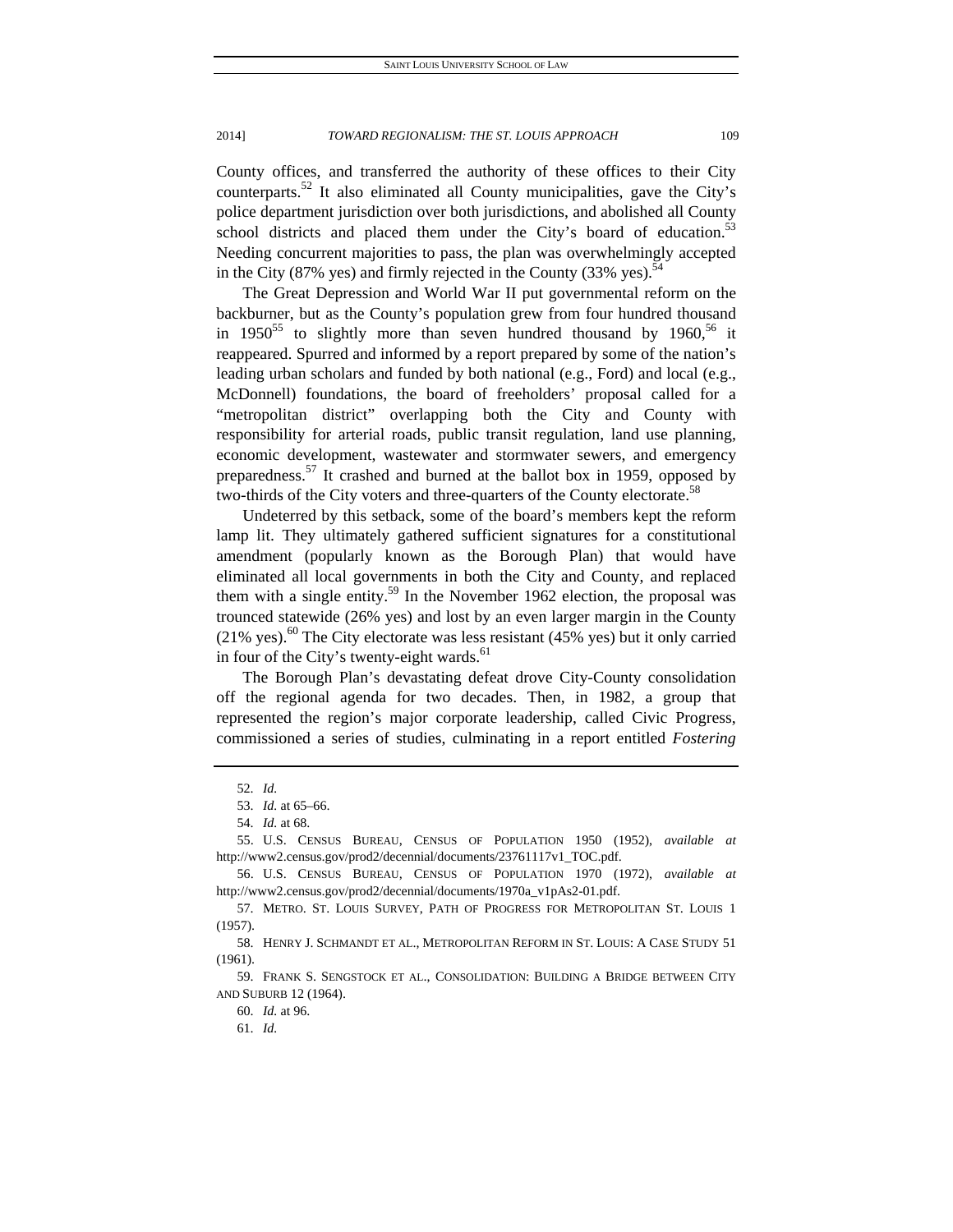*Development in Metropolitan St. Louis*. 62 The report supported having the City re-enter the County, retaining its identity as a separate home rule municipality but shedding its role as an autonomous county.<sup>63</sup> Although the report was made public, subsequent analyses were not.<sup>64</sup> However, documents in the  $1987-1988$ St. Louis City-County Board of Freeholders archives indicate that Civic Progress commissioned two of the area's top law firms to prepare a *Legal Feasibility Study of the Combination of the City and County of St. Louis*. 65

That proposal was a reverse mirror of the 1926 plan. Instead of making the City of St. Louis the sole survivor, it gave the role to St. Louis County.<sup>66</sup> It eliminated the City both as a municipality and a county.<sup>67</sup> It also terminated all municipalities and fire protection districts within the County.<sup>68</sup> Unlike the 1926 version, however, school districts retained their independence, as did certain special districts such as the Metropolitan St. Louis Sewer District (MSD) and the Metropolitan Zoological Park and Museum District (ZMD).<sup>69</sup> For reasons that remain unclear to this day, Civic Progress decided not to move ahead. Perhaps polling results were discouraging or perhaps one or more key political leaders were not on board, but, in any event, the effort was abandoned.<sup>70</sup>

During the 1950s, 1960s, and 1970s, four US metropolitan areas did consolidate their governments: Indianapolis joined with Marion County, $\frac{1}{1}$ Jacksonville with Duval County,<sup>72</sup> Miami with Dade County,<sup>73</sup> and Nashville with Davidson County.<sup>74</sup> Then, in 2000, Louisville's merger with Jefferson County made it a quintet.<sup>75</sup> Why did the City of St. Louis and St. Louis County

 70. These possibilities are based on more recent conversations between the author and some of those participating in the effort.

 71. Tom Gorton, *Unigov: Can a partial merger be a total success?*, 44 PLANNING 16, 16 (1978).

 72. Bert E. Swanson, *Quandaries of Pragmatic Reform: A Reassessment of the Jacksonville Experience*, 32 ST. & LOC. GOV'T REV. 227, 227 (2000).

 74. BRETT W. HAWKINS, NASHVILLE METRO: THE POLITICS OF CITY-COUNTY CONSOLIDATION 139 (1966).

 75. H.V. Savitch & Ronald K. Vogel, *Suburbs Without a City: Power and City-County Consolidation*, 39 URB. AFF. REV. 758, 759 (2004).

 <sup>62.</sup> DANA L. SPITZER, FOSTERING DEVELOPMENT IN METROPOLITAN ST. LOUIS 1 (1982).

 <sup>63.</sup> *Id.* at 43–47.

 <sup>64.</sup> BRYAN, CAVE, MCPHEETERS & MCROBERTS, LEGAL FEASIBILITY STUDY OF THE COMBINATION OF THE CITY AND COUNTY OF ST. LOUIS 6 (1984).

 <sup>65.</sup> *Id.* at 6, 17.

 <sup>66.</sup> *Id.* at 126.

 <sup>67.</sup> *Id.*

 <sup>68.</sup> *Id.* at 18.

 <sup>69.</sup> *Id.* at 6.

 <sup>73.</sup> Genie Stowers, *Miami: Experiences in Regional Government*, *in* 45 REGIONAL POLITICS: URBAN AFFAIRS ANNUAL REVIEWS, at 185 (H.V. Savitch & Ronald K. Vogel eds., 1996).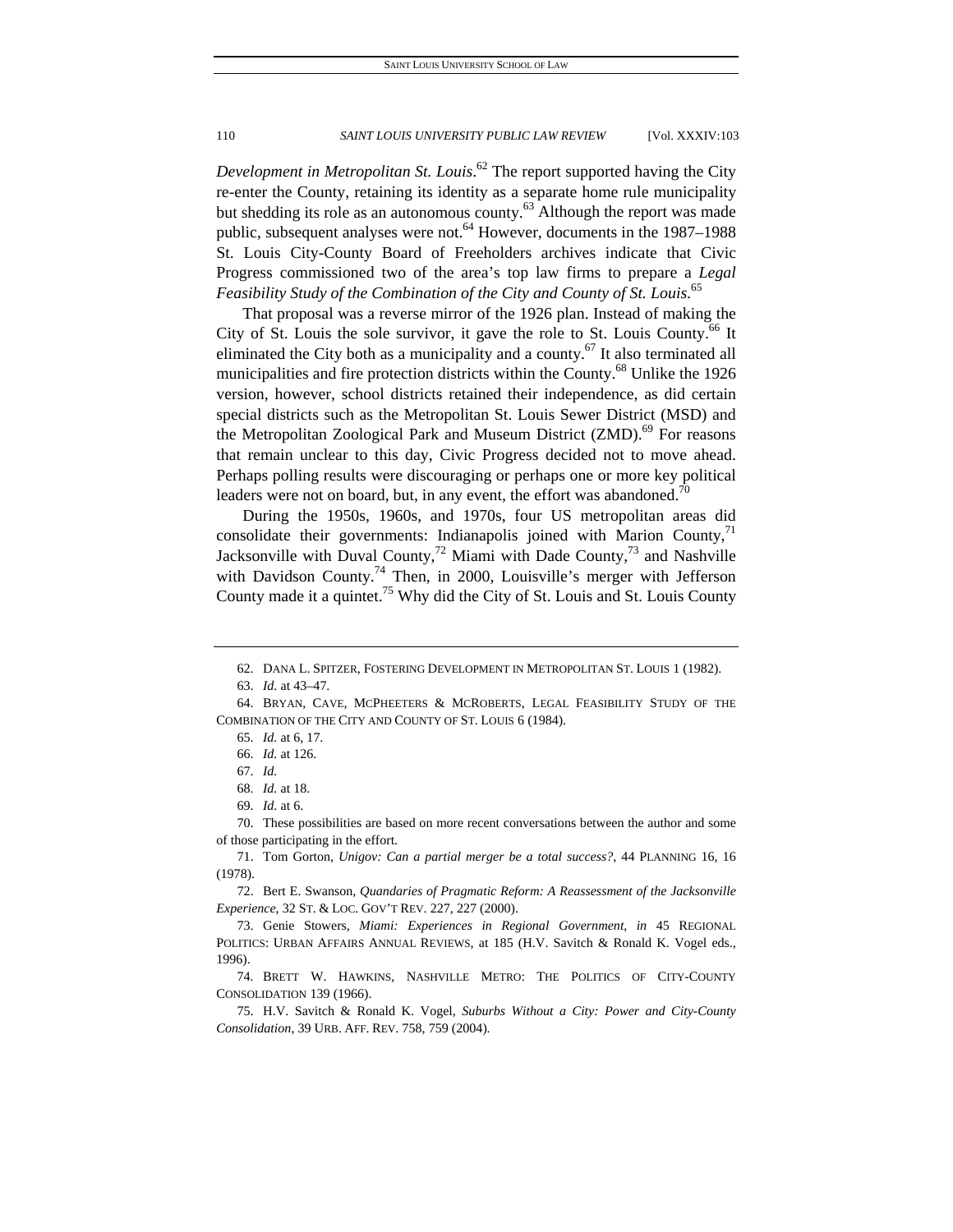fail when these others succeeded? There are many possible explanations but two carry the most weight.

First, none of these others involved two totally separate governments.<sup>76</sup> In the five successful consolidations, the major city already existed within the principal county.<sup>77</sup> There was no earlier history, like St. Louis's  $1876$ experience, of the central city having jettisoned its more rural surroundings.<sup>78</sup> Since the city was already within the county and the latter was providing some services to it, the negotiations could commence with who does what, not who marries whom under what conditions in the Indianapolis-Marion, Jacksonville-Duval, Miami-Dade, Nashville-Davidson, and Louisville-Jefferson situations.<sup>79</sup> Even the City of St. Louis reentering the County, the least revolutionary alternative for reconciliation and the one most suggested in the current governmental reform debate, still means eliminating the County of the City of St. Louis and assigning all county powers for both the City and County to the St. Louis County government.<sup>80</sup>

Second, at the times these five consolidations occurred, there were only modest socioeconomic differences between the combining governments' residents.<sup>81</sup> Since it was closer to a merger of equals, there was less tendency for one of the units to drive a hard bargain. In each of the St. Louis cases, conversely, either the City (such as in the 1920s) or the County (as in the 1980s) felt it held the stronger hand and typically overplayed the advantage. $82$ The other side, feeling rebuffed and exploited, could use the concurrent majority requirement to squelch the deal. $83$  The mindset was more win/lose than win/win.

In retrospect, the City and County were closest to parity during the 1950s, but neither then perceived it that way.<sup>84</sup> The City, looking backward in time, still saw itself as preeminent while the County, gazing forward, knew that its future was brighter.<sup>85</sup> Now, the City lags far behind the County on many dimensions, most notably economic.<sup>86</sup> In 1950, for example, the median

 <sup>76.</sup> *Id.* at 765.

 <sup>77.</sup> *Id.* at 759.

 <sup>78.</sup> *Id.* at 766–767.

 <sup>79.</sup> *Id.* at 770.

 <sup>80.</sup> E. Terrence Jones, *Reconciling the Great Divorce: The City of St. Louis Reentering St. Louis County*, 25 U. MO.–ST. LOUIS PUB. POL'Y RES. CTR. 1, 1 (2011), *available at* http://pprc. umsl.edu/pprc.umsl.edu/data/Metro-PDFS/pbrief\_025\_reentry.pdf.

 <sup>81.</sup> Brett W. Hawkins, *Life Style, Demographic Distance and Voter Support of City-County Consolidation*, 48 SW. SOC. SCI. Q. 325, 327 (1967).

 <sup>82.</sup> Jones, *supra* note 34, at 92–93.

 <sup>83.</sup> *Id.*

 <sup>84.</sup> *Id.*

 <sup>85.</sup> *Id.*

 <sup>86.</sup> U.S. CENSUS BUREAU, 2008-2012 AMERICAN COMMUNITY SURVEY 5-YEAR ESTIMATES (2014).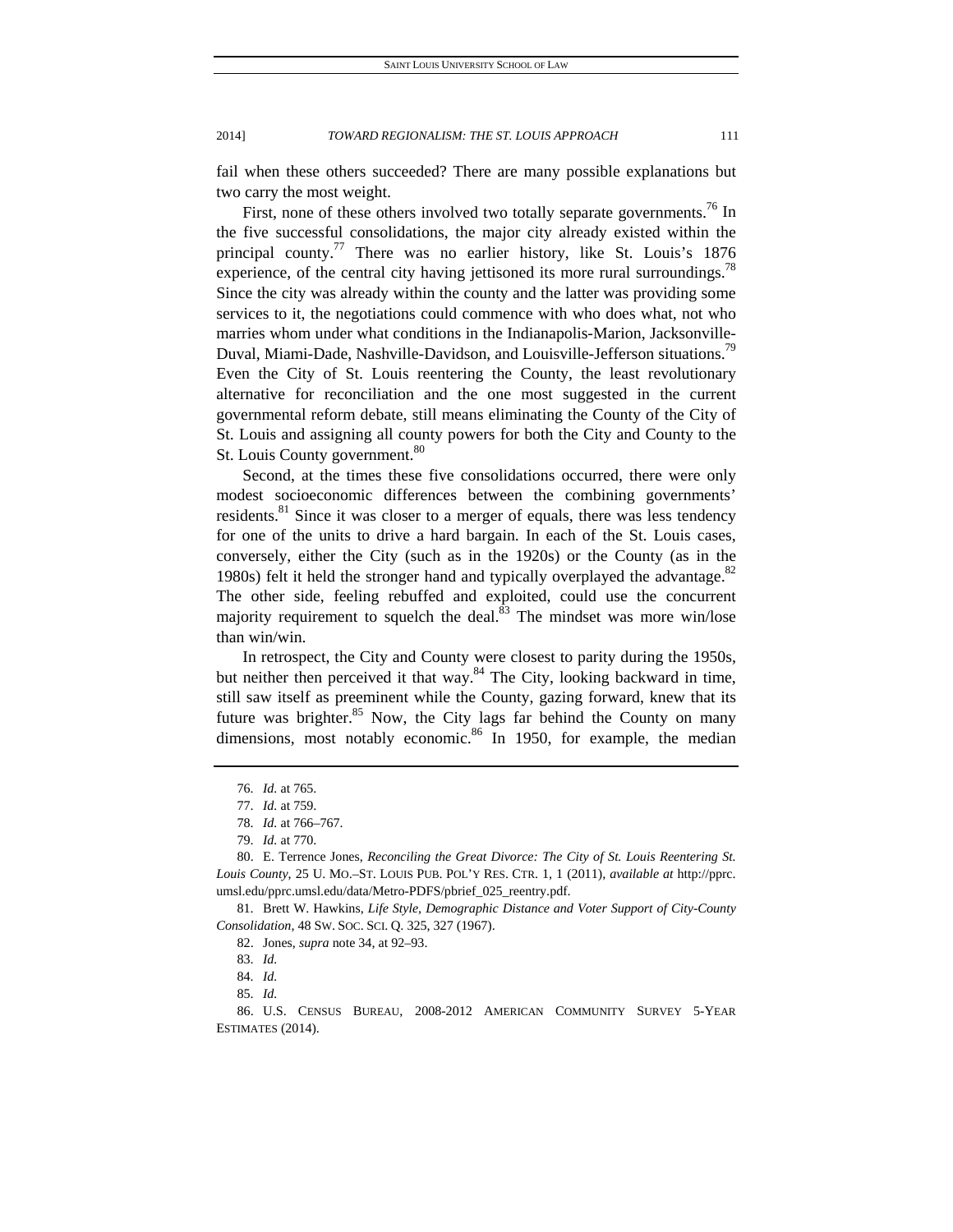household income in the City was  $80\%$  that of the County.<sup>87</sup> As of 2010, it is under  $60\%$ <sup>88</sup> Consolidations between unequals are extraordinarily difficult to consummate.

# VI. PATHS TO REGIONALISM: INCREMENTAL STEPS

The preoccupation with failed reform plans for large-scale consolidations has obscured the steady incremental movement toward regionalism in the St. Louis area over the past six decades. Starting with the establishment of MSD in 1954, there has been increasing intercounty cooperation.<sup>89</sup> Initially almost all of it occurred between the City of St. Louis and St. Louis County.<sup>90</sup> Over the past two decades, however, efforts have often encompassed a broader geographical area.<sup>91</sup>

Cooperation has involved many service areas and taken several forms. The services include sanitary and solid waste, education, cultural institutions and the arts, transportation, public safety, tourism, parks and open space, sports venues, health care for the indigent, and economic development. $92$  The forms include public authorities, special districts, intergovernmental agreements, cooperative arrangements, and umbrella organizations.<sup>93</sup>

# TABLE 1

# MULTI-COUNTY GOVERNANCE IN THE ST. LOUIS AREA: 1954-2014

# SANITARY WASTE/STORM WATER/SOLID WASTE

- *Metropolitan Sewer District* (City of St. Louis and St. Louis County) (1954)
- *St. Louis-Jefferson Solid Waste Management District* (City of St. Louis, St. Louis County, Jefferson County, St. Charles County) (1991)

- 92. *See infra* Table 1.
- 93. JONES, *supra* note 34, at 95–96.

 <sup>87.</sup> U.S. CENSUS BUREAU, CENSUS OF POPULATION 1950, at 18 (1952).

 <sup>88.</sup> U.S. CENSUS BUREAU, CENSUS OF POPULATION 2010 (2011).

 <sup>89.</sup> *See infra* Table 1.

 <sup>90.</sup> *See infra* Table 1.

 <sup>91.</sup> *See infra* Table 1.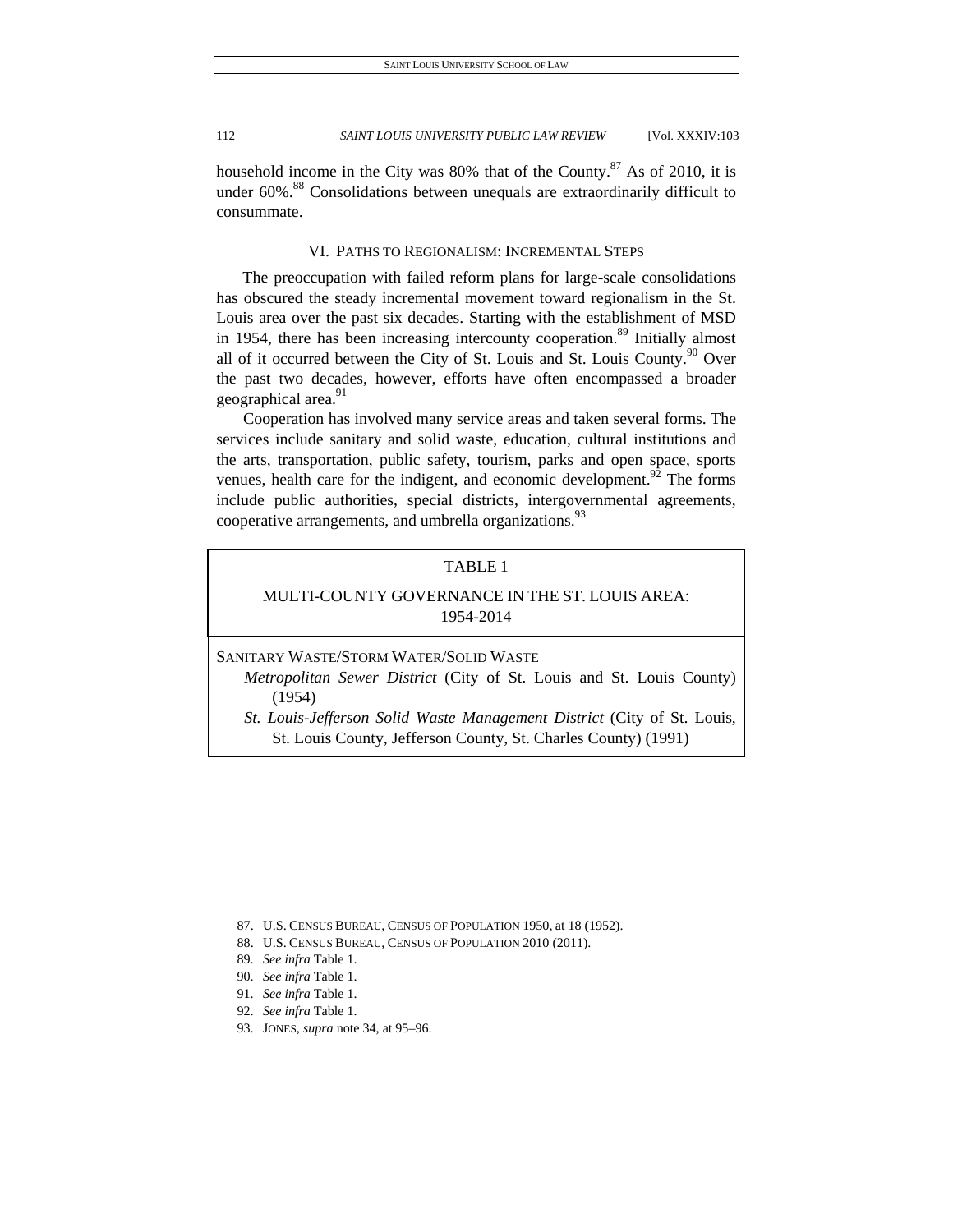| 2014]<br>TOWARD REGIONALISM: THE ST. LOUIS APPROACH                                                                                                                                 | 113 |
|-------------------------------------------------------------------------------------------------------------------------------------------------------------------------------------|-----|
| <b>EDUCATION</b><br>St. Louis Community College District (City of St. Louis and St. Louis                                                                                           |     |
| County) (1961)                                                                                                                                                                      |     |
| Southwestern Illinois College (Madison County and St. Clair County)<br>(1983)                                                                                                       |     |
| Cooperating School Districts (most counties) (1964)                                                                                                                                 |     |
| <b>CULTURAL INSTITUTIONS AND THE ARTS</b>                                                                                                                                           |     |
| Zoo-Museum District: Zoo, Art Museum, Science Center (City of St. Louis<br>and St. Louis County) (1971)                                                                             |     |
| Zoo-Museum District: Missouri Botanical Garden (City of St. Louis and                                                                                                               |     |
| St. Louis County) (1983)<br>Zoo-Museum District: Missouri History Museum (City of St. Louis and                                                                                     |     |
| St. Louis County) (1987)<br>Regional Arts Commission (City of St. Louis and St. Louis County) (1984)                                                                                |     |
| <b>PUBLIC SAFETY</b>                                                                                                                                                                |     |
| Major Case Squad (ten counties) (1965)                                                                                                                                              |     |
| Regional Justice Information System (eight counties) (1976)                                                                                                                         |     |
| Metrolink Unit (City of St. Louis, St. Louis County, St. Clair County)<br>(1993)                                                                                                    |     |
| St. Louis Area Regional Response System (2003)                                                                                                                                      |     |
| Metro Air Support Unit (City of St. Louis, St. Louis County, St. Charles<br>County) (2004)                                                                                          |     |
| Bomb and Arson Unit (City of St. Louis, St. Louis County) (2013)                                                                                                                    |     |
| <b>TRANSPORTATION</b>                                                                                                                                                               |     |
| Bi-State Development Agency/Metro (City of St. Louis, St. Louis County,                                                                                                             |     |
| St. Clair County) (1949 then expanded in the 1960's)                                                                                                                                |     |
| Lambert International Airport (City of St. Louis, St. Louis County,<br>St. Charles County) (originally City of St. Louis, then representation<br>expanded in the 1980's and 1990's) |     |
| East West Gateway Council of Governments (eight counties) (1965)                                                                                                                    |     |
| Metropolitan Taxi Commission (City of St. Louis and St. Louis County)<br>(2002)                                                                                                     |     |
| TOURISM AND SPORTS VENUES                                                                                                                                                           |     |
| Convention and Visitors Commission (City of St. Louis and St. Louis<br>County) (1984)                                                                                               |     |
| Edward D Jones Dome (City of St. Louis and St. Louis County) (1990)                                                                                                                 |     |

*Busch Stadium III* (City of St. Louis and St. Louis County) (2006)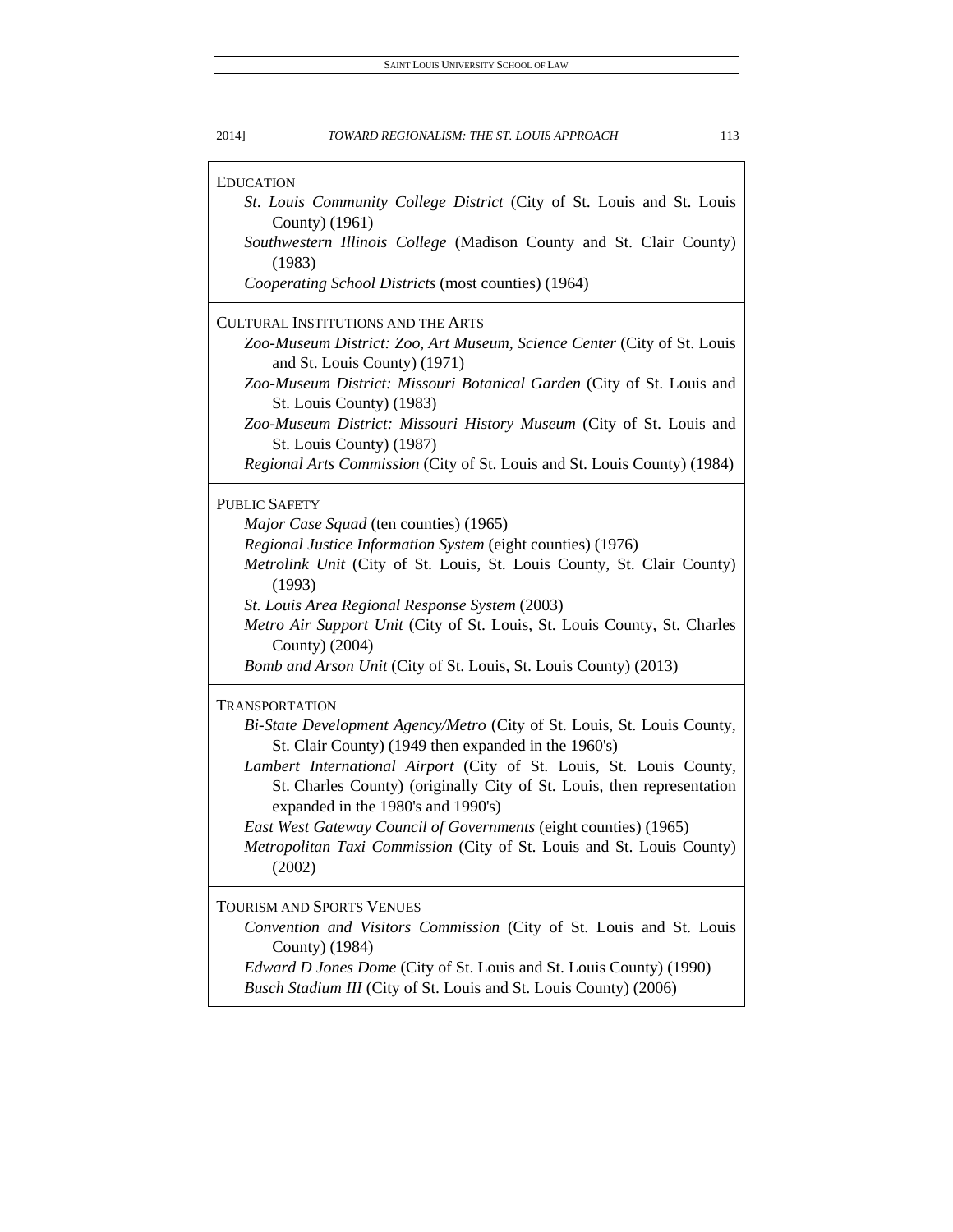| PARKS AND OPEN SPACE<br>Great Rivers Greenway (City of St. Louis, St. Louis County, St. Charles                                                               |
|---------------------------------------------------------------------------------------------------------------------------------------------------------------|
| County) (2000)                                                                                                                                                |
| Metro East Park and Recreation District (Madison County and St. Clair                                                                                         |
| County) (2000)                                                                                                                                                |
| HEALTHCARE FOR THE INDIGENT                                                                                                                                   |
| <i>Regional Medical Center</i> (City of St. Louis and St. Louis County) (1985-<br>1997)                                                                       |
| <i>St. Louis ConnectCare</i> (City of St. Louis and St. Louis County) (1997)<br>Regional Health Commission (City of St. Louis and St. Louis County)<br>(2001) |
| <b>ECONOMIC DEVELOPMENT</b>                                                                                                                                   |
| <i>St. Louis Enterprise Centers (City of St. Louis and St. Louis County)</i><br>(1991)                                                                        |
| Greater St. Louis Regional Empowerment Zone (City of St. Louis, St.                                                                                           |
| Louis County, St. Clair County) (1998)<br>St. Louis Economic Development Partnership (City of St. Louis and St.                                               |
| Louis County) (2013)                                                                                                                                          |

Table 1 lists most of the major intercounty governance arrangements developed over the past sixty years. One could add more items to this list—for example, mutual aid agreements among fire departments—but the point is clear: there has been an average of about one intercounty institutional agreement every two years. $94$  The table does not list some attempts that have failed, such as unsuccessful efforts to add the St. Louis Symphony Orchestra to the  $ZMD<sup>95</sup>$  and to establish a multicounty amateur sports district.<sup>96</sup>

## *A. Waste Disposal: Metropolitan St. Louis Sewer District*

The Metropolitan St. Louis Sewer District (MSD), approved by City and County voters in 1954, was the first major City-County cooperative venture. As suburban development accelerated in the years following World War II, City residents were reminded of an essential law of nature: water flows downhill.<sup>97</sup> The increasingly concretized County was largely within the

 <sup>94.</sup> *See supra* Table 1.

 <sup>95.</sup> Fred Lindecke, *Three Taxes for Culture Voted Down*, ST. LOUIS POST-DISPATCH, Nov. 8, 1989, at 1A.

 <sup>96.</sup> Mark Schlinkmann & Edward H. Kohn, *Propositions O, P Defeated; City, County Say No to Tax Plan*, ST. LOUIS POST-DISPATCH, Apr. 8, 1992, at 1A.

 <sup>97.</sup> JONES, *supra* note 34, at 103–10.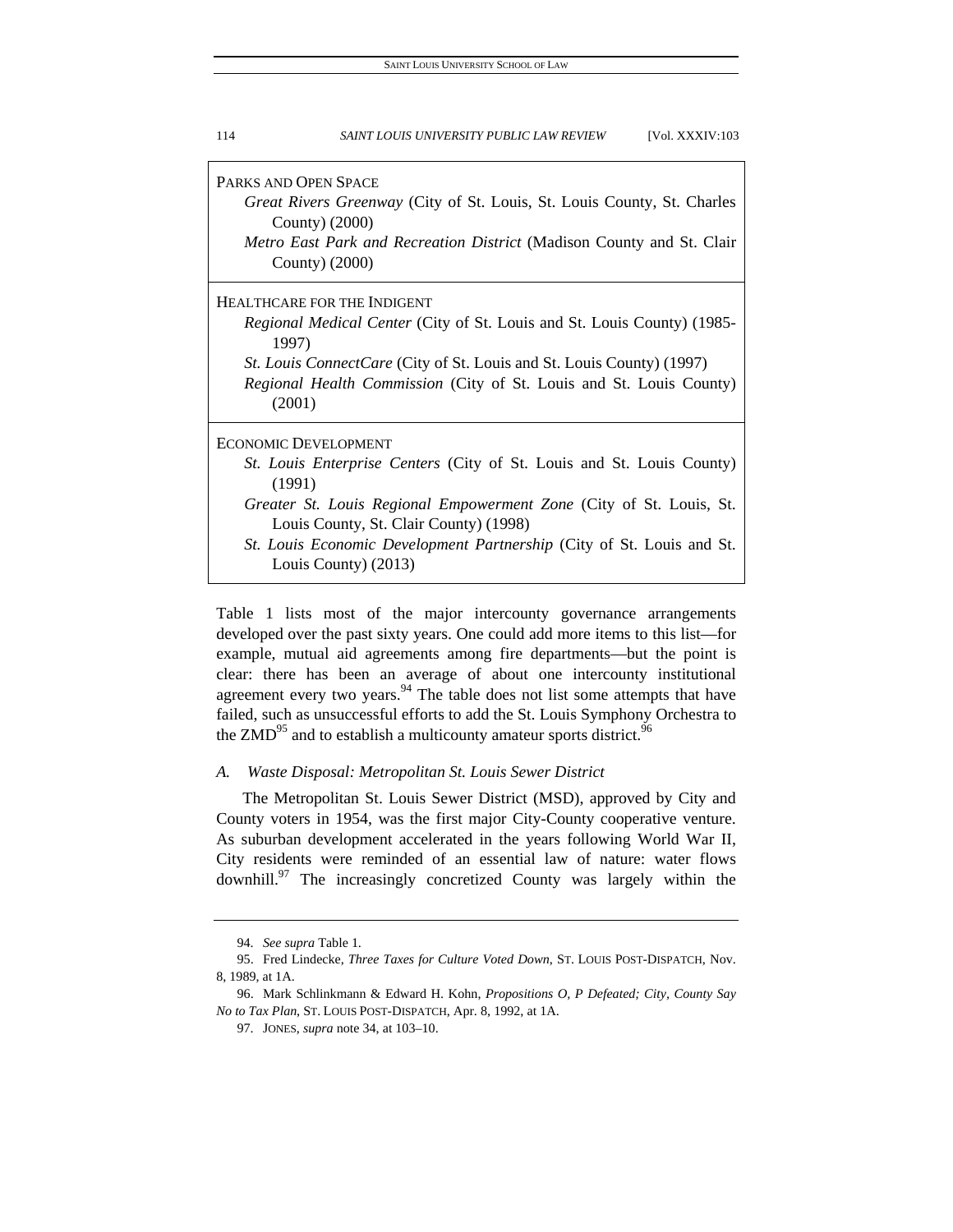Mississippi watershed and the only way for the water to get from the County to the river was through the City. $98$  Raw sewage entered County creeks that ultimately either flowed into the City or, in North County, went through Coldwater Creek into the Missouri River just above its confluence with the Mississippi.<sup>99</sup> The City's drinking water comes from the east side of the Mississippi, a few miles south of the rivers joining.<sup>100</sup> As a consequence, whatever went into Coldwater Creek quickly ended up having to be removed by the City as part of its water purification process.<sup>101</sup> The County realized that its sewer hodgepodge—fifteen municipal systems, twenty-four sewer districts, seventy-five subdivision systems, and thousands of septic tanks—was a health hazard and a deterrent to growth.<sup>102</sup>

MSD's original boundaries contained the entire City but less than half the acreage in the County.<sup>103</sup> As the County more than doubled its population between the 1950s and the 1970s, causing a similar increase in the urbanized land, most of the remaining portions of the County voted to join MSD in  $1977$ <sup> $104$ </sup> Reinforcing City-County cooperation within MSD is a charter requirement that any action receive concurrent majorities from each jurisdiction's trustees.<sup>105</sup> MSD's redistributive potential was severely limited during its first forty-six years by a charter provision demanding that all capital improvements be paid exclusively by "those lots or parcels of ground . . . as are benefited by said construction, improvement, or extension."<sup>106</sup> Originally included in 1954 to protect City taxpayers from footing the bill to modernize County sewers, it later became a broader ban on using more affluent property taxing potential to finance improvements in impoverished areas.<sup>107</sup> In 2000, however, City and County voters amended the MSD charter to allow districtwide bonds, thereby removing the redistributive barrier.<sup>108</sup>

Following authorizing legislation passed by the Missouri General Assembly in  $1989$ ,  $^{109}$  the City, the County, and Jefferson County passed joint

 108. Phil Sutin, *Sewer District Says Change in Charter Would Aid Projects; Making Decisions on Regional Issues*, ST. LOUIS POST-DISPATCH, Oct. 15, 2000, at B5.

 <sup>98.</sup> *Id.*

 <sup>99.</sup> *Id.*

 <sup>100.</sup> *Id.*

 <sup>101.</sup> *Id.*

 <sup>102.</sup> *Id.*

 <sup>103.</sup> JONES, *supra* note 34, at 103–10.

 <sup>104.</sup> *Id.*

 <sup>105.</sup> ST. LOUIS & ST. LOUIS CNTY. BD. OF FREEHOLDERS, CHARTER (PLAN) OF THE METROPOLITAN ST. LOUIS SEWER DISTRICT art. V (2012), *available at* http://www.stlmsd.com/ sites/default/files/MSD%20Charter%20As%20of%20June%205%202012%20Amendments.pdf.

 <sup>106.</sup> *Id.* at art. VII.

 <sup>107.</sup> CONFLUENCE ST. LOUIS, RESOLVING THE MSD CRISIS: THE FINAL REPORT OF THE CONFLUENCE ST. LOUIS TASK FORCE 23 (1996).

 <sup>109.</sup> MO. REV. STAT. § 260.215 (2000).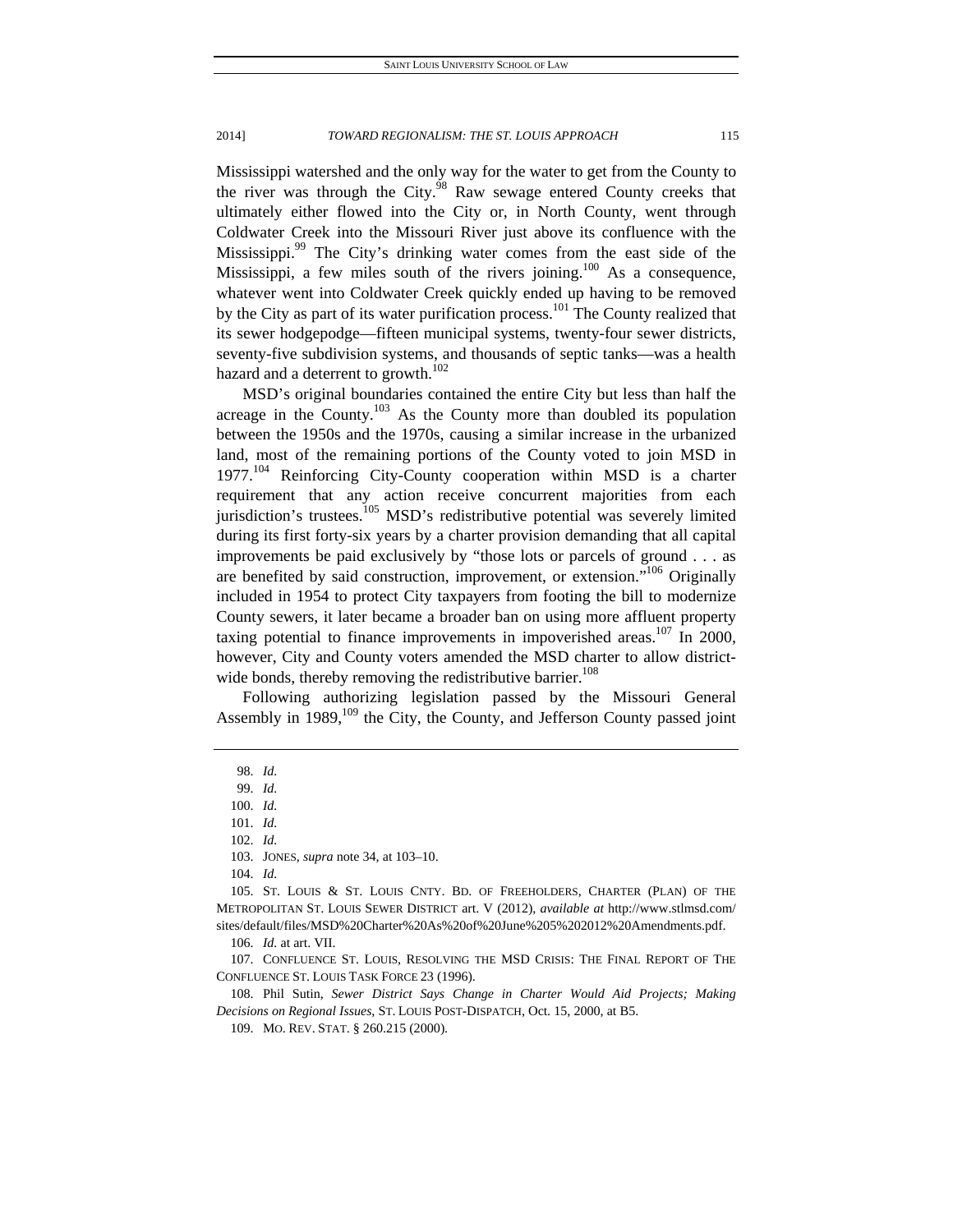ordinances in 1991 establishing the St. Louis-Jefferson Solid Waste Management District.<sup>110</sup> In 2002, St. Charles County joined.<sup>111</sup> The district receives a tipping fee from waste taken to landfills.<sup>112</sup> It then distributes these funds through a competitive grant program to local governments, nonprofits, and private businesses for projects that reduce waste and promote recycling.<sup>113</sup>

# *B. Education*

In 1961, the Missouri legislature authorized the formation of community college districts and provided state aid on a per student basis.<sup>114</sup> Civic leadership determined that a single City-County district with multiple campuses would be financially and educationally superior to separate colleges within each jurisdiction.<sup>115</sup> In 1962, City and County voters approved forming the Junior College District of St. Louis-St. Louis County, including a property tax levy for operations.<sup>116</sup> After two unsuccessful attempts in 1963 and 1964, in 1965 the district won voter approval for an additional levy to construct three campuses: one in the City (Forest Park) and two in the County (Florissant Valley and Meramec).<sup>117</sup> It opened a fourth campus (Wildwood) in the County in 2007.<sup>118</sup>

On the Illinois side, the original Belleville Junior College, founded in 1946 and located in St. Clair County, expanded to the adjoining Madison County in 1983.<sup>119</sup> Reflecting its broader regional role of serving the area's two largest Illinois counties, it changed its name to Southwestern Illinois College in  $2000^{120}$ 

Cooperating School Districts (CSD) has been engaging in some joint activities since 1928, but became an official state-chartered entity in  $1964$ <sup> $121$ </sup> It now is called EducationPlus and includes sixty-three public school districts from Missouri and Illinois, most of which are within the St. Louis metropolitan

 <sup>110.</sup> Tom Uhlenbrock, *Waste Regions Aim at Creative Disposal*, ST. LOUIS POST-DISPATCH, June 19, 1991, at 3A.

 <sup>111.</sup> *St. Charles County Briefs Column*, ST. LOUIS POST-DISPATCH, June 13, 2002, at 1.

 <sup>112.</sup> Uhlenbrock, *supra* note 110.

 <sup>113.</sup> *Id.*

 <sup>114.</sup> JONES, *supra* note 34, at 110–15.

 <sup>115.</sup> *Id.*

 <sup>116.</sup> *Id.*

 <sup>117.</sup> *Id.*

 <sup>118.</sup> Kavita Kumar, *St. Louis Community College at Wildwood*, ST. LOUIS POST-DISPATCH, Aug. 8, 2007, at C2.

 <sup>119.</sup> *About: History*, SW. ILL. COLL., http://www.swic.edu/History/ (last visited Sept. 27, 2014).

 <sup>120.</sup> *Id.*

 <sup>121.</sup> *Serving Our Members: From the Director*, COOPERATING SCH. DISTS., http://www.ed plus.org/Administrative/fromthedirector.html (last visited Sept. 27, 2014).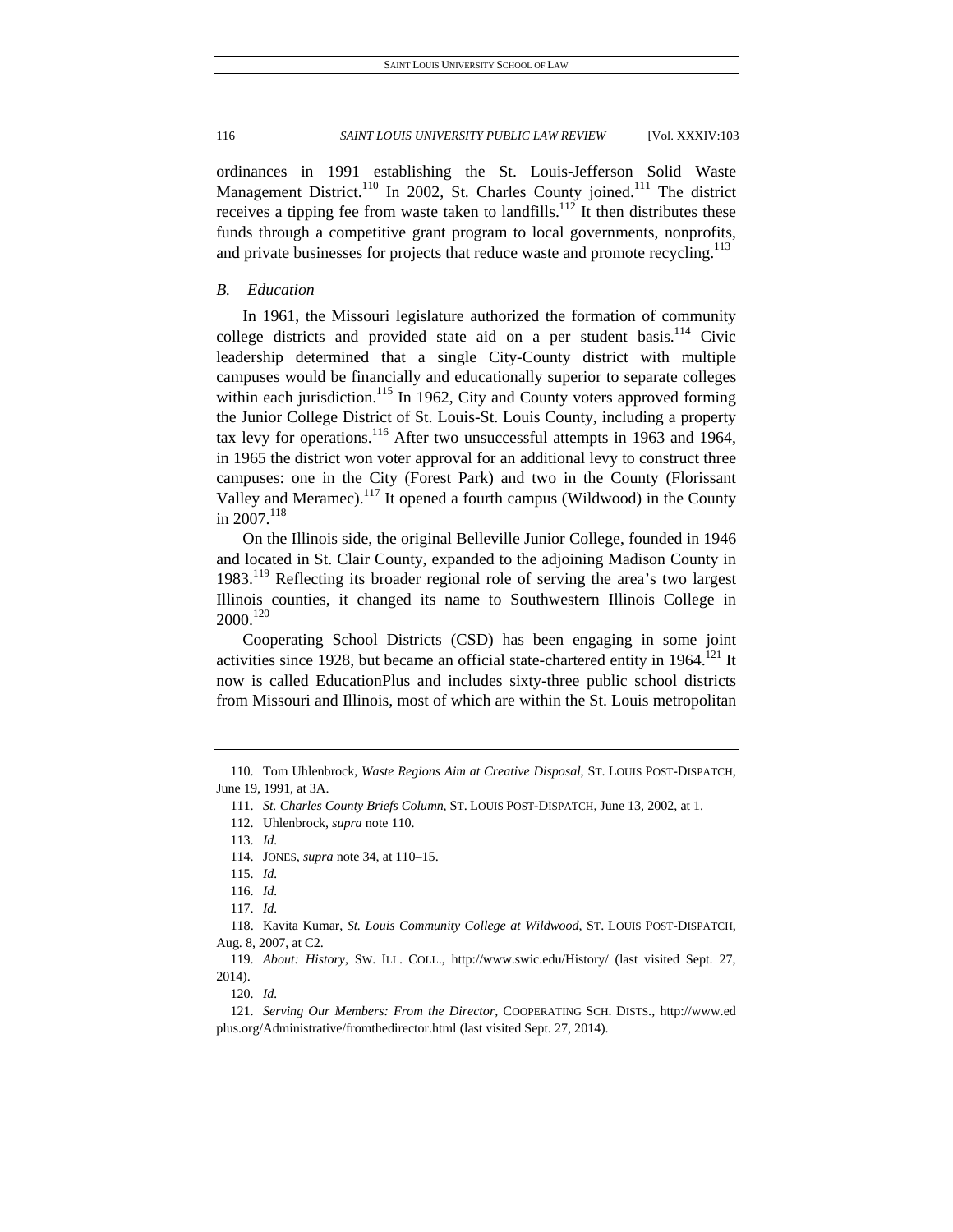area.<sup>122</sup> Its original raison d'être was efficiency through making joint purchases, operating a collective film library, and assisting with information processing.123 In the ensuing years, its mission has expanded to professional teacher development and the promotion of a legislative agenda for its Missouri member districts.<sup>124</sup>

# *C. Cultural Institutions and the Arts*

Until 1971, the City owned and operated the St. Louis Zoo and the Saint Louis Art Museum.<sup>125</sup> As the City's tax base deteriorated, revenues for both institutions declined even as needs, especially for maintenance, accelerated.<sup>126</sup> Sparked by an energetic civic leader, Howard Baer, and supported amply by the business community, the Missouri General Assembly passed legislation in 1970 authorizing the Metropolitan Zoological Park and Museum District (ZMD) in the City and County.<sup>127</sup> As structured by the law, the ZMD was a coalition rather than a combination.<sup>128</sup> Each entity would have its own earmarked property tax and each proposal for an institution to become a ZMD member would require a separate vote with concurrent majorities in the City and County.<sup>129</sup>

The zoo and the art museum received voter approval in  $1971$ .<sup>130</sup> To increase support within the County, ZMD proponents added a third entity—the Museum of Science and Natural History, a fledgling nonprofit—then located in Clayton's Oak Knoll Park.<sup>131</sup> The voters also backed that proposal.<sup>132</sup> In 1983, voters doubled the property tax levy rate for the zoo and art museum, quadrupled it for the Saint Louis Science Center, and added the Missouri Botanical Garden to the ZMD.<sup>133</sup> In 1987, voters approved having the Missouri Historical Society become the ZMD's fifth member.<sup>134</sup>

128. JONES, *supra* note 34, at 116.

 <sup>122.</sup> *Serving Our Members: Our Mission*, COOPERATING SCH. DISTS., http://www.edplus. org/serving\_members/index.html (last visited Sept. 27, 2014).

 <sup>123.</sup> *Id.*

 <sup>124.</sup> *Id.*

 <sup>125.</sup> JONES, *supra* note 34, at 115–23.

 <sup>126.</sup> *Id.*

 <sup>127.</sup> HOWARD F. BAER, ST. LOUIS TO ME 174–79 (1978).

 <sup>129.</sup> *Id.* at 116–17.

 <sup>130.</sup> *Id.* at 118–19.

 <sup>131.</sup> *Id.* at 116.

 <sup>132.</sup> *Id.* at 119.

 <sup>133.</sup> Dale Singer, *Zoo, Museums Woo Voters with Services*, ST. LOUIS POST-DISPATCH, Mar. 27, 1983, at H1.

 <sup>134.</sup> Phillip Dine, *History Museum Gets Go-Ahead for Tax District*, ST. LOUIS POST-DISPATCH, Nov. 4, 1987, at A1.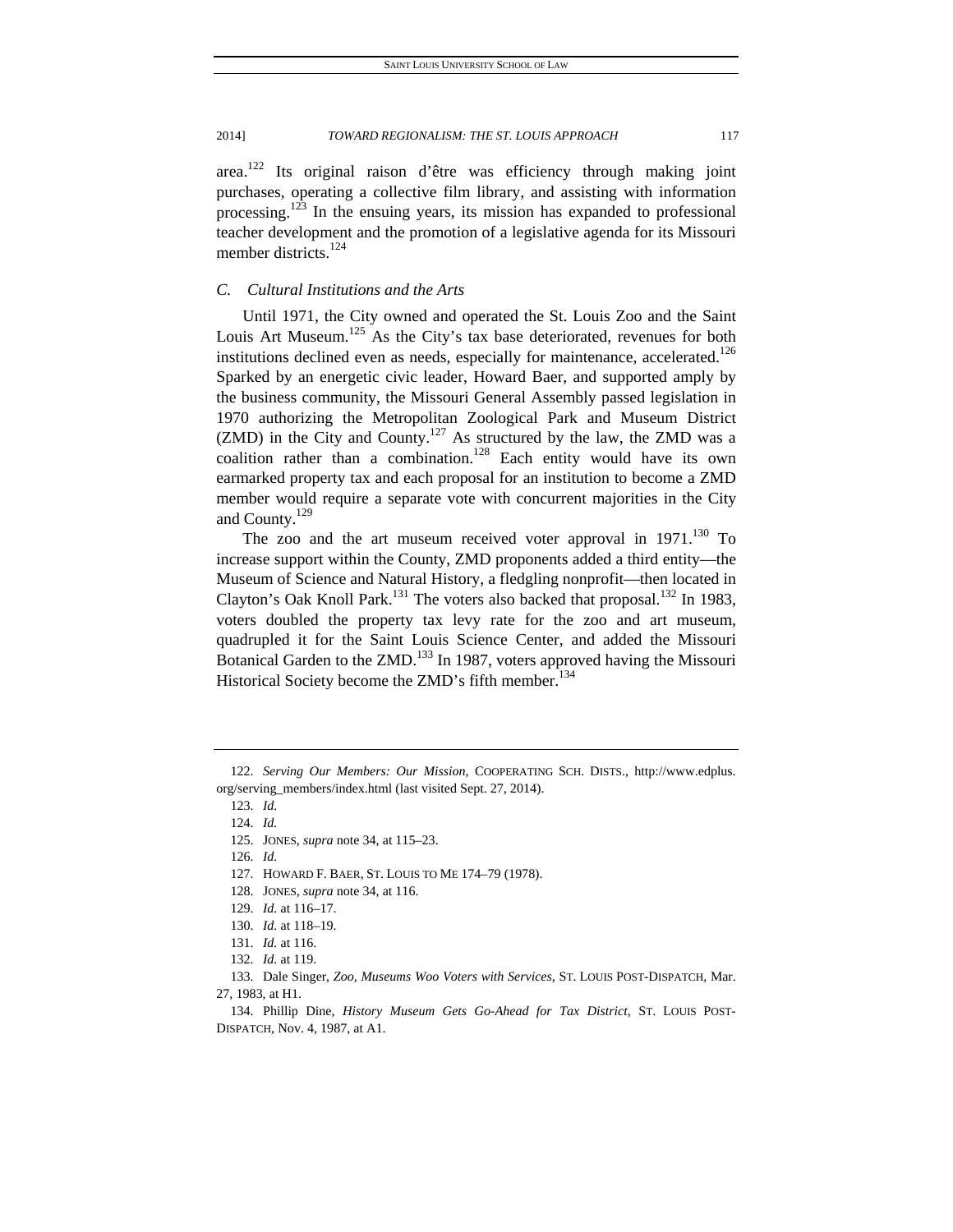When the ZMD was established in 1971, the assessed valuations in the City and County were close to equal.<sup>135</sup> Now about four-fifths of the public financial support comes from the wealthier and larger County even though all five member institutions have their major presence in the City.<sup>136</sup>

In 1984, the Missouri General Assembly passed legislation authorizing the City and County to increase their hotel/motel tax and use a portion (fourfifteenths) of the total tax revenues on grants for the arts.<sup>137</sup> Later that year, voters in each jurisdiction approved the tax and established the Regional Arts Commission which now awards over \$3 million annually to more than two hundred organizations ranging from those that serve the entire region to those focused on a single neighborhood.<sup>138</sup>

# *D. Public Safety*

Founded in 1965, the Major Case Squad of Greater St. Louis (MCS) draws upon the law enforcement agencies in six Missouri counties<sup>139</sup> and four Illinois counties<sup>140</sup> to tackle the more complex criminal cases that require extensive manpower. The participating jurisdictions collectively assign more than four hundred personnel to be available when needed.<sup>141</sup> MCS is able to mobilize a team within three hours and handles about fifteen cases annually.<sup>142</sup>

Recognizing the need for a common information base, the City and County agreed jointly in 1974 to form the Regional Justice Information System  $(REJIS).<sup>143</sup>$  In the ensuing years, REJIS has expanded its geographic reach to jurisdictions containing almost  $90\%$  of the area's population.<sup>144</sup> Although still controlled by the City and County, it provides services to three additional Missouri counties $145$  and three Illinois counties.<sup>146</sup>

141. *Id.*

142. *Id.*

144. *See id.*

 <sup>135.</sup> *See* JONES, *supra* note 34, at 119.

 <sup>136.</sup> *Id.* at 120; s*ee also About Us*, MO. BOTANICAL GARDEN, http://www.missouribotanical garden.org/about.aspx (last visited Sept. 25, 2014) (stating the Missouri Botanical Garden has a nature reserve in eastern Franklin County).

 <sup>137.</sup> JONES, *supra* note 34, at 136.

 <sup>138.</sup> *Id.* at 136–37.

 <sup>139.</sup> E. Terrence Jones & Don Phares, *Moving Toward Regional Governance Incrementally: The St. Louis Case*, *in* GOVERNING METROPOLITAN REGIONS IN THE 21ST CENTURY 79, 98 (Don Phares ed., 2009) (listing the counties as City of St. Louis, Franklin, Jefferson, St. Charles, St. Louis, and Warren).

<sup>140.</sup> *Id.* (listing the counties as Bond, Madison, Monroe, and St. Clair).

 <sup>143.</sup> *About Us*, REJIS COMM'N, http://rejis.org/index.php?option=com\_content&view=article &id=2&Itemid=530 (last visited Sept. 27, 2014).

 <sup>145.</sup> *See* JONES, *supra* note 34, at 133 (listing the counties as Franklin, Jefferson, and St. Charles).

 <sup>146.</sup> *See id.* (listing the counties as Madison, Monroe, and St. Clair).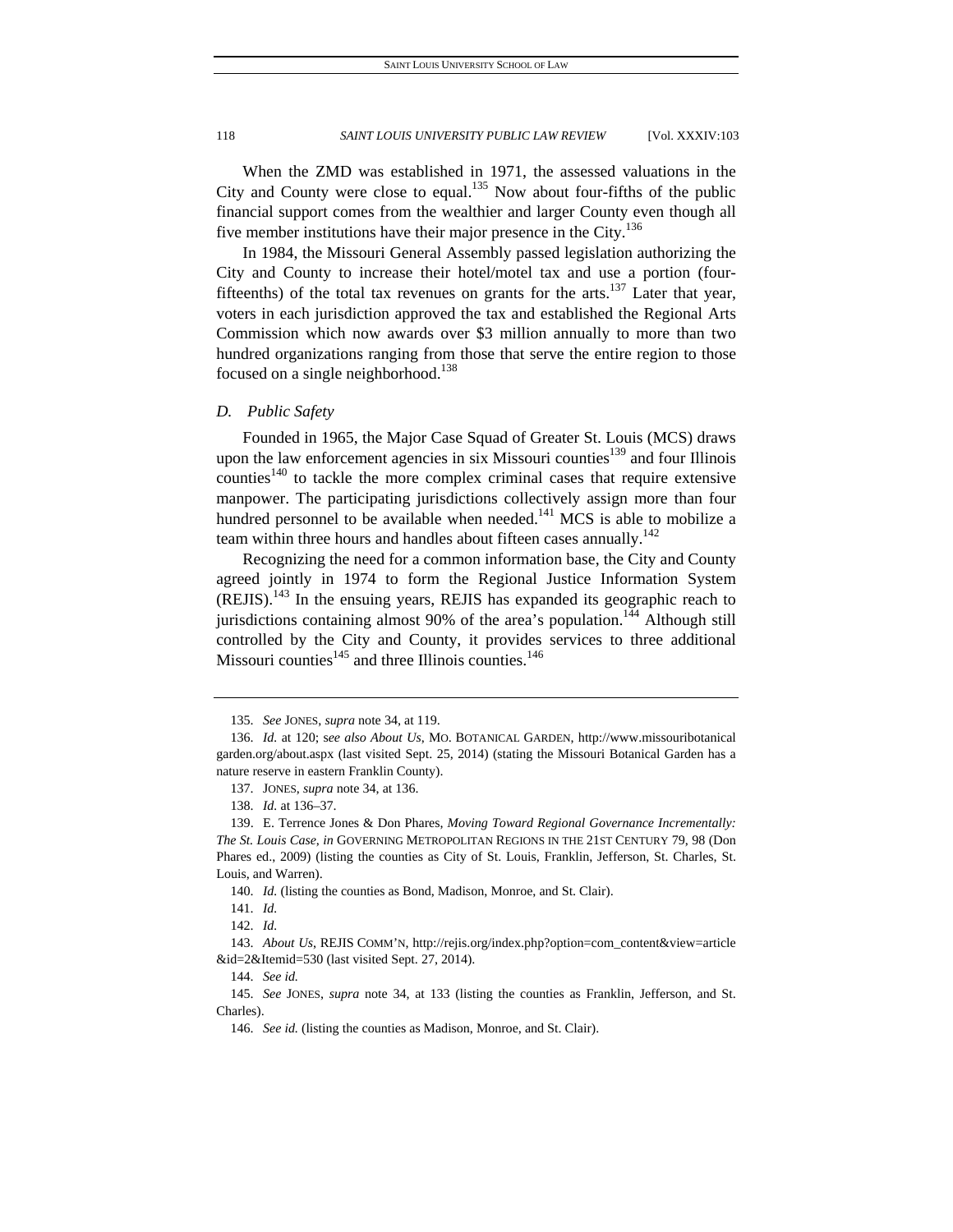The MetroLink light rail line spans the City and the County as well as St. Clair County in Illinois.<sup>147</sup> In order to coordinate security across these boundaries, their police departments formed a single MetroLink police unit.<sup>148</sup> Although light rail remains its principal focus, it has also expanded its work to other public transportation.<sup>149</sup>

The St. Louis Area Regional Response System (STARRS) was formed in 2003 to coordinate and improve the area's emergency management, an initiative stimulated by the 9/11 terrorist attacks but also mindful of natural disasters such as earthquakes and tornados.<sup>150</sup> STARRS is housed within the East-West Gateway Council of Governments and its governmental members are five Missouri counties<sup>151</sup> and three Illinois counties.<sup>152</sup>

As air support became a larger component of local law enforcement, the City and the County, along with St. Charles County, formed the unified Metro Air Support Unit in 2004 for better coordination and enhanced efficiency.<sup>153</sup> It presently operates six helicopters and one fixed-wing plane, each of which can be deployed in any of the jurisdictions.<sup>154</sup> In 2013, the City and County also combined their bomb and arson units.<sup>155</sup>

# *E. Transportation*

The Bi-State Development Agency (Bi-State) was formed through an Illinois-Missouri compact ratified by the national government in  $1949$ <sup>156</sup> As originally designed, it was a public authority with limited powers, but in 1959 the two state legislatures expanded its portfolio to include passenger transportation facilities.<sup>157</sup> In the early 1960s, Bi-State used revenue bonds to buy out all of the private transit firms, transforming itself into a substantial

 <sup>147.</sup> *History*, METRO TRANSIT–ST. LOUIS, http://www.metrostlouis.org/About/History/The 1990s.aspx (last visited Sept. 27, 2014).

 <sup>148.</sup> *See Safety & Security*, METRO TRANSIT–ST. LOUIS, http://www.metrostlouis.org/Riding Metro/SafetyAndSecurity.aspx (last visited Sept. 27, 2014).

 <sup>149.</sup> *See id.*

 <sup>150.</sup> *See History of STARRS*, ST. LOUIS AREA REG'L RESPONSE SYS., http://www.stlstarrs.org/AboutUs/History/history.htm (last visited Sept. 27, 2014).

 <sup>151.</sup> *Id.* (listing the counties as City of St. Louis, Franklin, Jefferson, St. Charles, and St. Louis).

 <sup>152.</sup> *Id.* (listing the counties as Madison, Monroe, and St. Clair).

 <sup>153.</sup> *See Our History*, METRO AIR SUPPORT UNIT OF ST. LOUIS, MISSOURI, http://www.metro airsupport.org/about\_us/our\_history (last visited Sept. 27, 2014).

 <sup>154.</sup> *Id.*

 <sup>155.</sup> Christine Byers, *Bomb and Arson Units in City, County Set to Merge*, ST. LOUIS POST-DISPATCH, June 19, 2013, at A7.

 <sup>156.</sup> JONES, *supra* note 34, at 97.

 <sup>157.</sup> *Id.* at 99–100.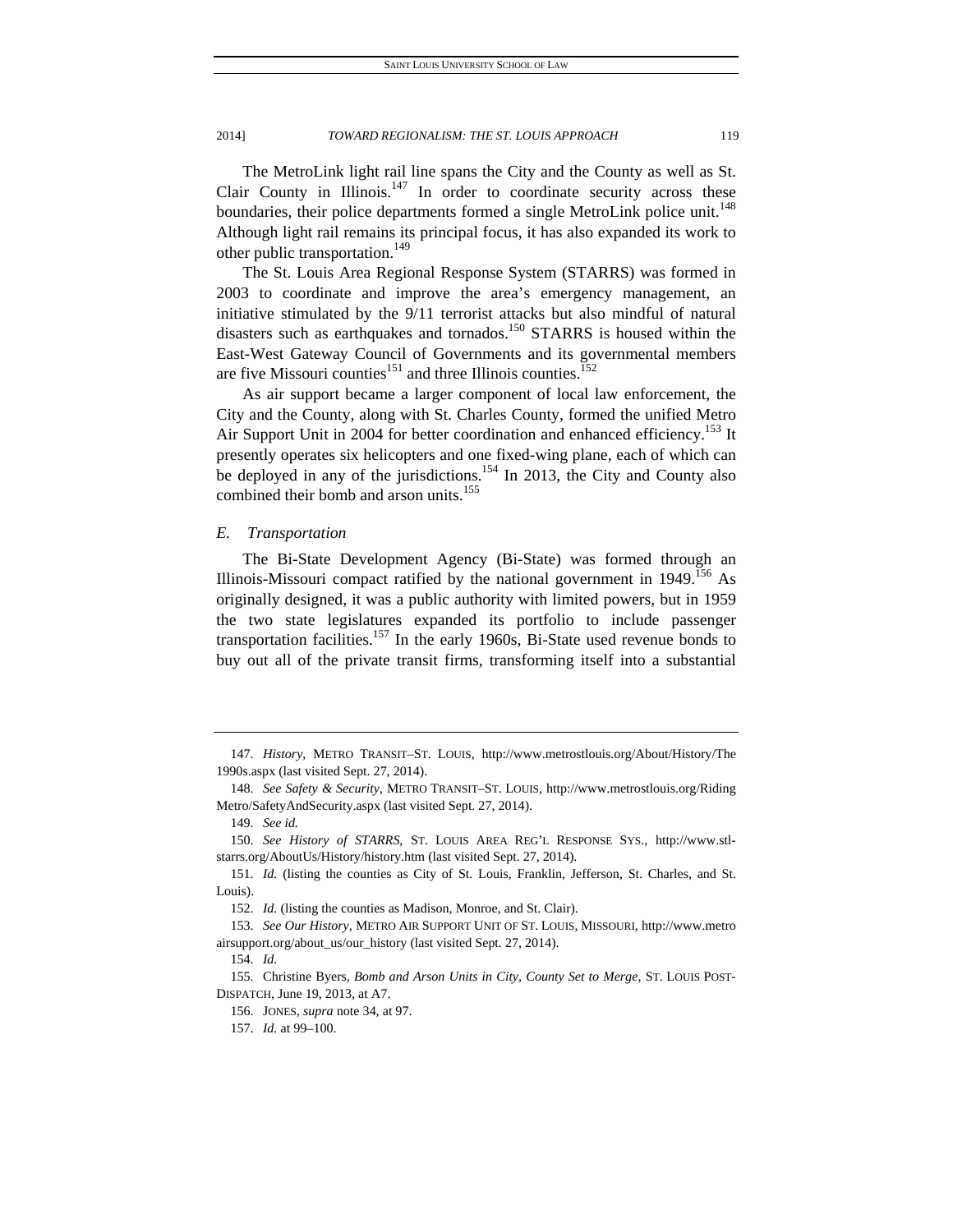public transportation agency serving the City, the County, and St. Clair County.158

By the early 1970s, it was clear that revenues from the fare box were not sufficient to support the system.<sup>159</sup> The Missouri General Assembly then authorized the City and County to institute a one-half cent sales tax for "transportation purposes."<sup>160</sup> Illinois funds come both directly from the state and through St. Clair County, which passed a one-half cent sales tax in 1993 for that purpose.<sup>161</sup>

In the early 1990s, after St. Louis traded some otherwise useless railroad rights-of-way and a few other tokens in return for the federal government footing the bill for a light rail line, the Missouri General Assembly authorized the City and County to pass an additional one-half cent sales tax which could be used only for "public transportation purposes."<sup>162</sup> In 1994, a measure for half this amount (one-quarter cent) passed in both the City and County.<sup>163</sup> A 1997 effort to seek the remaining one-quarter cent tax succeeded in the City but failed in the County.<sup>164</sup> Following one more unsuccessful attempt at passage in 2008, County voters approved it in  $2010^{165}$ 

Lambert-St. Louis International Airport is owned by the City but is located in the County.<sup>166</sup> Although governed by the St. Louis Airport Authority, a creature of City government, its location and regional role have altered its governance structure by expanding the authority's governing board.<sup>167</sup> In addition to ten City members, the County appoints five members, and St. Charles County and St. Clair County appoint one member each.<sup>168</sup>

Like all urban regions, St. Louis has a metropolitan planning organization and, as is often the case elsewhere, it is housed in what began as and still

 <sup>158.</sup> *Id.* at 100.

 <sup>159.</sup> *Id.* at 101.

 <sup>160.</sup> MO. REV. STAT. § 94.605 (2000).

 <sup>161.</sup> Patrick Gavin, *Metro Link Line to Scott Wins by 2-1 Margin*, ST. LOUIS POST-DISPATCH, Nov. 3, 1993, at 1B.

 <sup>162.</sup> MO. REV. STAT. § 94.605 (2000).

 <sup>163.</sup> Joe Holleman, *Light-Rail Sales Tax Gets Wide Approval*, ST. LOUIS POST-DISPATCH, Aug. 3, 1994, at 7B.

 <sup>164.</sup> Mei-Ling Hopgood, *Defeat of Hike May Postpone Extensions in St. Louis County*, ST. LOUIS POST-DISPATCH, Nov. 5, 1997, at A1.

 <sup>165.</sup> Ken Leiser, *Mass Transit Sales Tax Wins by a Wide Margin*, ST. LOUIS POST-DISPATCH, Apr. 7, 2010, at A1.

 <sup>166.</sup> *Lambert Facts*, LAMBERT-ST. LOUIS INT'L AIRPORT, http://www.flystl.com/AboutLam bert/LambertFacts.aspx (last visited Sept. 26, 2014).

 <sup>167.</sup> *Administration*, LAMBERT-ST. LOUIS INT'L AIRPORT, http://www.flystl.com/AboutLam bert/Administration.aspx (last visited Sept. 26, 2014).

 <sup>168.</sup> *Commission*, LAMBERT ST.-LOUIS INT'L AIRPORT, http://www.flystl.com/AboutLam bert/Commission.aspx (last visited Sept. 26, 2014).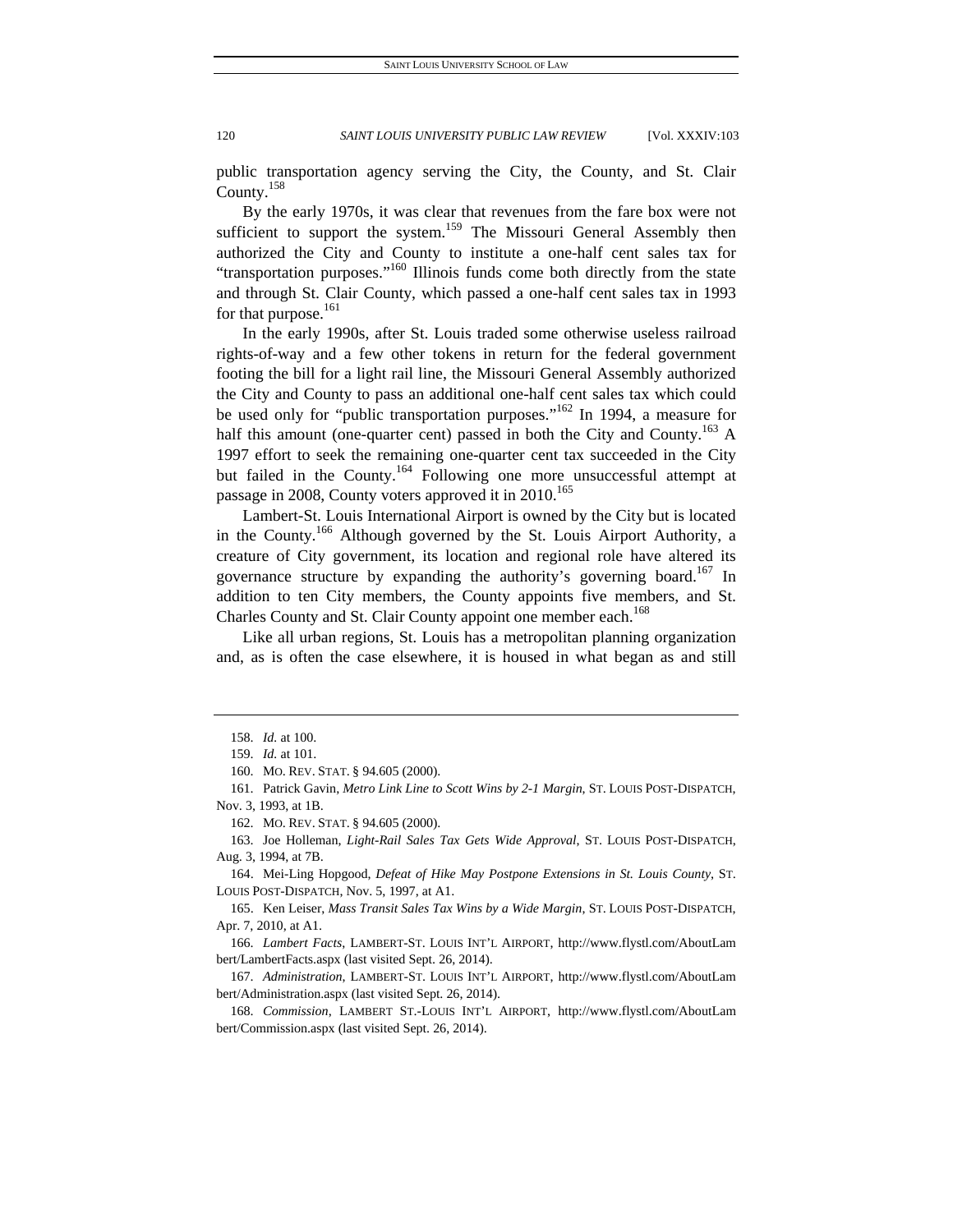remains a council of governments.<sup>169</sup> The East-West Gateway Council of Governments (EWGCC) was formed in 1965 and includes the chief elected officials from the City, the County, Franklin County, Jefferson County, Madison County, Monroe County, St. Charles County, and St. Clair County, as well as selected municipal mayors.<sup>170</sup> In addition to using its federal authority to develop and implement both short-term and long-term transportation plans for the metropolitan area, EWGCC has also used the transportation lever to expand its regional policy agenda to air quality, open space, regional indicators, sustainability, and workforce mobility.<sup>171</sup>

Responding to concerns that subpar taxi service with unkempt drivers and dirty vehicles was generating a poor image for the region, the City and County successfully sought state legislation to establish the Metropolitan Taxi Commission.<sup>172</sup> Formed in 2003, its thirty-page code ranges from driver requirements<sup>173</sup> and driver behavior<sup>174</sup> to license fees and fare structures.<sup>175</sup>

# *F. Tourism and Sports Venues*

Until the early 1980s, the City and County went their separate ways in seeking a piece of the growing and lucrative convention and tourism trade.<sup>176</sup> The City had its convention and tourism bureau while the County had a committee on tourism. $177$  In 1983, the City and County merged the operations into the newly titled St. Louis Convention & Visitors Commission (CVC).<sup>178</sup> This entity shares the hotel/motel tax (eleven-fifteenths goes to the CVC) with the Regional Arts Commission.<sup>179</sup> Since 1991, the CVC has also managed the region's largest convention facility, America's Center, which previously had been a City operation.<sup>180</sup>

 171. *Transportation: Transportation Projects/Programs*, EAST-WEST GATEWAY COUNCIL OF GOV'TS, http://www.ewgateway.org/trans/transportation.htm (last visited Aug. 08, 2013).

- 
- 176. JONES, *supra* note 34, at 135. 177. *Id.*

 <sup>169.</sup> G. ROSS STEPHENS & NELSON WIKSTROM, METROPOLITAN GOVERNMENT AND GOVERNANCE: THEORETICAL PERSPECTIVES, EMPIRICAL ANALYSIS, AND THE FUTURE 24–25 (2000).

 <sup>170.</sup> *East-West Gateway History*, EAST-WEST GATEWAY COUNCIL OF GOV'TS, http://www.ewgateway.org/AboutUs/EWGHistory/ewghistory.htm (last visited Aug. 01, 2013).

 <sup>172.</sup> MO. REV. STAT. § 67.1804 (Supp. 2013).

 <sup>173.</sup> ST. LOUIS METRO. TAXICAB COMM'N, VEHICLE FOR HIRE CODE 24 (2010), *available at* http://www.stl-taxi.com/documents/VHC83WITHDIRECTORSRULESandallCURRENTUP

DATES2013.pdf (stating, for example, "speak the English language"). 174. *Id.* at 31 (stating, for example, "black slacks, no jeans").

 <sup>175.</sup> *Id.* at 36–43.

 <sup>178.</sup> *Id.* at 135–36.

 <sup>179.</sup> MO. REV. STAT. § 92.327 (2000).

 <sup>180.</sup> Mark Schlinkmann, *Hike in Cervantes Deficit Predicted: Study Weighs Burden of Convention Center On Visitors Commission*, ST. LOUIS POST-DISPATCH, Apr. 18, 1991, at 7A.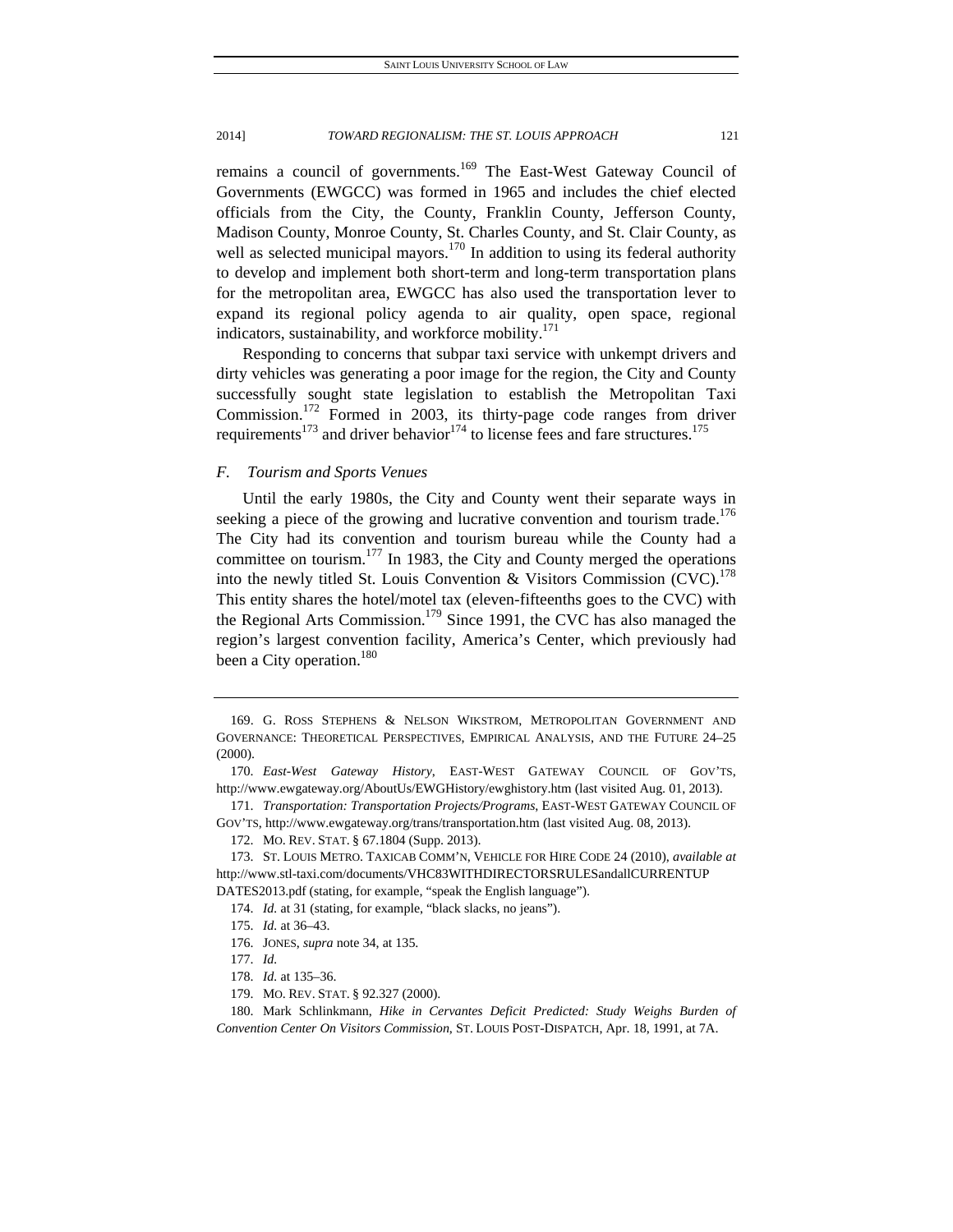In 1988, the National Football League (NFL) Cardinals moved to Phoenix,  $^{181}$  sending St. Louis's leadership on a nine-year odyssey to find another NFL franchise, a journey that ended when the Los Angeles Rams came in  $1996$ .<sup>182</sup> To secure a franchise, a consensus quickly developed in the late 1980s that a new stadium—preferably domed, seating sixty thousand or more, replete with luxury suites, and located in downtown St. Louis—was an essential condition for obtaining another team.<sup>183</sup> This was a \$300 million project requiring \$24 million annually for thirty years to cover construction, interest, and operations.<sup>184</sup> The City concluded that its maximum contribution would be \$6 million a year, and in 1990 County voters approved an increase in the County's hotel/motel tax from 3.75% (the amount supporting the Regional Arts Commission and the CVC) to 7.25%—enough to match the City's \$6 million.<sup>185</sup> The state of Missouri committed to allocate the remaining annual  $$12$  million.<sup>186</sup>

The City and County have also collaborated to support its baseball franchise, the St. Louis Cardinals.<sup>187</sup> Since 1966, the Cardinals had occupied Busch Memorial Stadium, one of several concrete, doughnut-shaped joint baseball/football stadiums built in the 1960s.<sup>188</sup> Cardinal ownership determined it needed a more traditional baseball look such as Oriole Park at Camden Yards (Baltimore) or Jacobs Field (Cleveland) or Coors Field (Denver) for the new millennium—a setting that would allow charging more for suites and seats in order to maintain its on-field competitive standing.<sup>189</sup> The projected price tag was almost \$400 million and the Cardinals went looking for governments to pick up about one-third of the costs.<sup>190</sup> After years of negotiation, the same three governments supporting the football venue agreed to help finance the new Busch Stadium.<sup>191</sup> The City's share came from eliminating the 5% amusement tax on game tickets, the County used excess revenues from the hotel/motel tax passed originally for the Edward Jones Dome to underwrite a

 <sup>181.</sup> Don Pierson, *Cards Head for Phoenix*, CHI. TRIB., Jan. 16, 1988, at A1.

 <sup>182.</sup> T.J. Simers, *NFL Owners OK Rams' Move to St. Louis*, L.A. TIMES, Apr. 13, 1995, at 1A.

 <sup>183.</sup> JONES, *supra* note 34, at 137–38.

 <sup>184.</sup> *Id.* at 138.

 <sup>185.</sup> *Id.* at 138–39.

 <sup>186.</sup> *Id.* at 139–40.

 <sup>187.</sup> *Busch Stadium Financing Report Card*, ST. LOUIS CARDINALS, http://stlouis.cardinals. mlb.com/stl/ballpark/ballpark\_financing.jsp (last visited June 30, 2014).

 <sup>188.</sup> Jones & Phares, *supra* note 139, at 102.

 <sup>189.</sup> Greg Freeman, *Cardinals Should Get New Stadium because the Team Helps to Keep Downtown Alive,* ST. LOUIS POST-DISPATCH, Apr. 29, 2001, at C3.

 <sup>190.</sup> Eric Stern, *Cards Offer More Funding for Ballpark*, ST. LOUIS POST-DISPATCH, May 30, 2001, at A1.

 <sup>191.</sup> *Id.*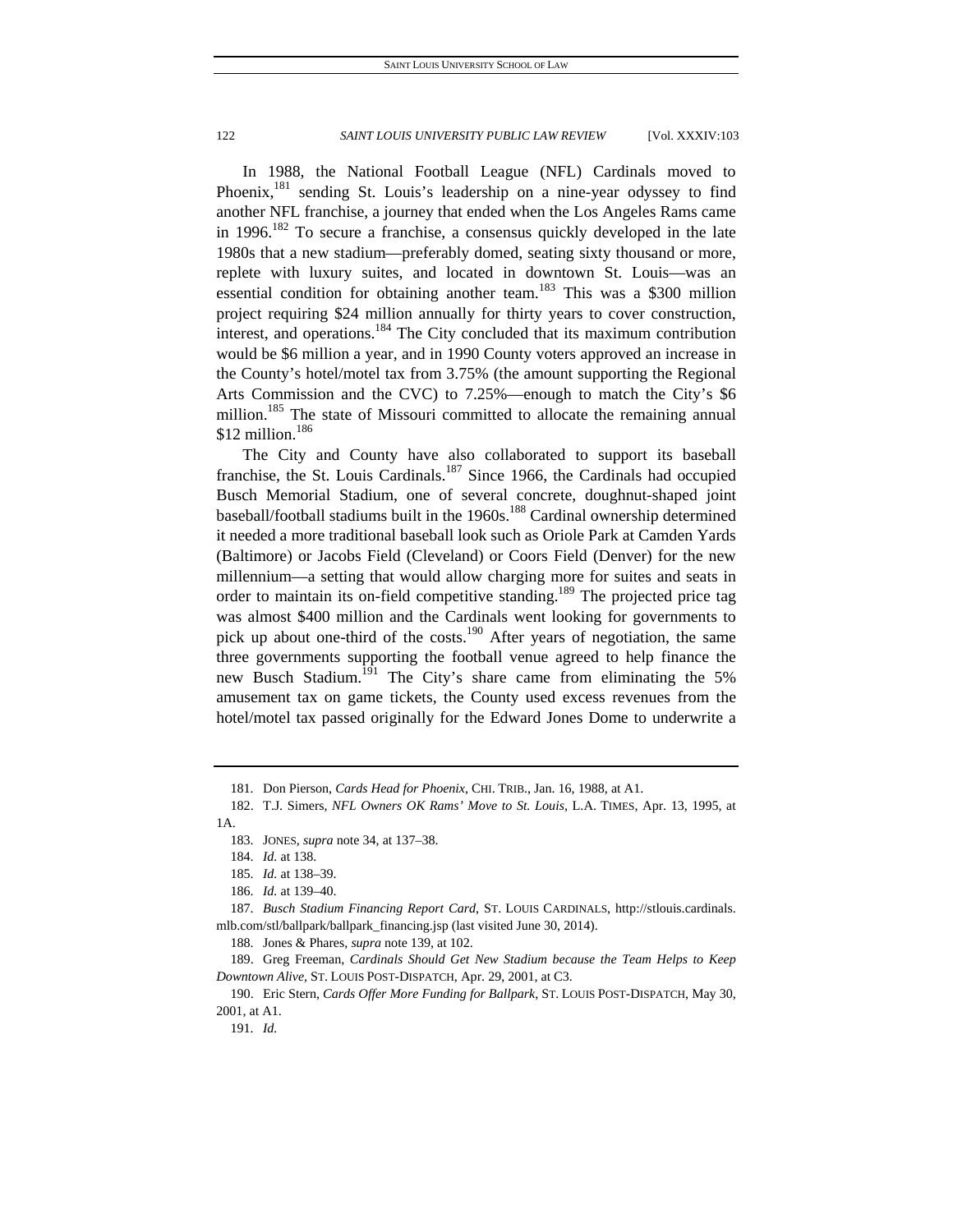\$45 million bond issue, and the state of Missouri provided \$42.7 million in state tax credits and transportation improvements.<sup>192</sup>

# *G. Parks and Open Space*

St. Louis 2004, a visioning initiative that dominated much of the civic dialogue in 1996 and 1997, produced a series of proposals including a successful call for the region to rediscover its rivers, which are so much a part of its heritage and topography.<sup>193</sup> Both the Missouri and Illinois General Assemblies passed parallel authorizations for companion multicounty parks and open space special districts within their respective portions of the metropolitan area in 1999.<sup>194</sup> In 2000, voters in the City, the County, and St. Charles County approved a one-tenth cent sales tax, one-half of which remains in the originating jurisdiction and the other half of which goes to the special district, now called the Great Rivers Greenway District  $(GRG)$ .<sup>195</sup> At the same time, the two largest Illinois counties, Madison and St. Clair, also approved a one-tenth cent sales tax establishing the Metro East Park and Recreation District (MEPRD).<sup>196</sup> GRG and MEPRD coordinate their planning, and their joint grand scheme, the River Ring, is an interconnected set of trails and greenways.<sup>197</sup>

# *H. Health Care for the Indigent*

For most of the twentieth century, the City owned and operated two public hospitals and the County had a single facility.<sup>198</sup> As expenses rose and revenues declined, the City closed one major hospital (Homer G. Phillips) in 1979, a controversial decision since it had been an anchor within the African American community.<sup>199</sup> In 1985, after joint discussions, the City and County ceased operations at the two remaining facilities.<sup>200</sup> To replace them, they supported the establishment of a nonprofit hospital, St. Louis Regional Medical Center (Regional), located on Delmar Boulevard in the City but within one mile of the border with the County, and signed a ten-year contract

 <sup>192.</sup> Jones & Phares, *supra* note 139, at 102.

 <sup>193.</sup> William E. Winter, *Civic Planning in St. Louis: The case of St. Louis 2004*, *in* ST. LOUIS PLANS: THE IDEAL AND THE REAL ST. LOUIS 205, 216-17 (Mark Tranel ed., 2007).

 <sup>194.</sup> *Id.* at 217.

 <sup>195.</sup> Phil Sutin, *Sales Tax for Financing the Expenses of Trails, Open Space Is Approved in Missouri, Illinois,* ST. LOUIS POST-DISPATCH, Nov. 8, 2000, at A16.

 <sup>196.</sup> *Id.*

 <sup>197.</sup> *The River Ring: St. Louis Trails*, GREAT RIVERS GREENWAY, http://www.greatrivers greenway.org/discover/river-ring.aspx (last visited Sept. 17, 2014).

 <sup>198.</sup> Jones & Phares, *supra* note 139, at 102.

 <sup>199.</sup> ST. LOUIS REG'L HEALTH COMM'N, BUILDING A HEALTHIER ST. LOUIS 18 (2003), *available at* http://familymedicine.slu.edu/4docs/rhc2003marchreport.pdf.

 <sup>200.</sup> *Id.*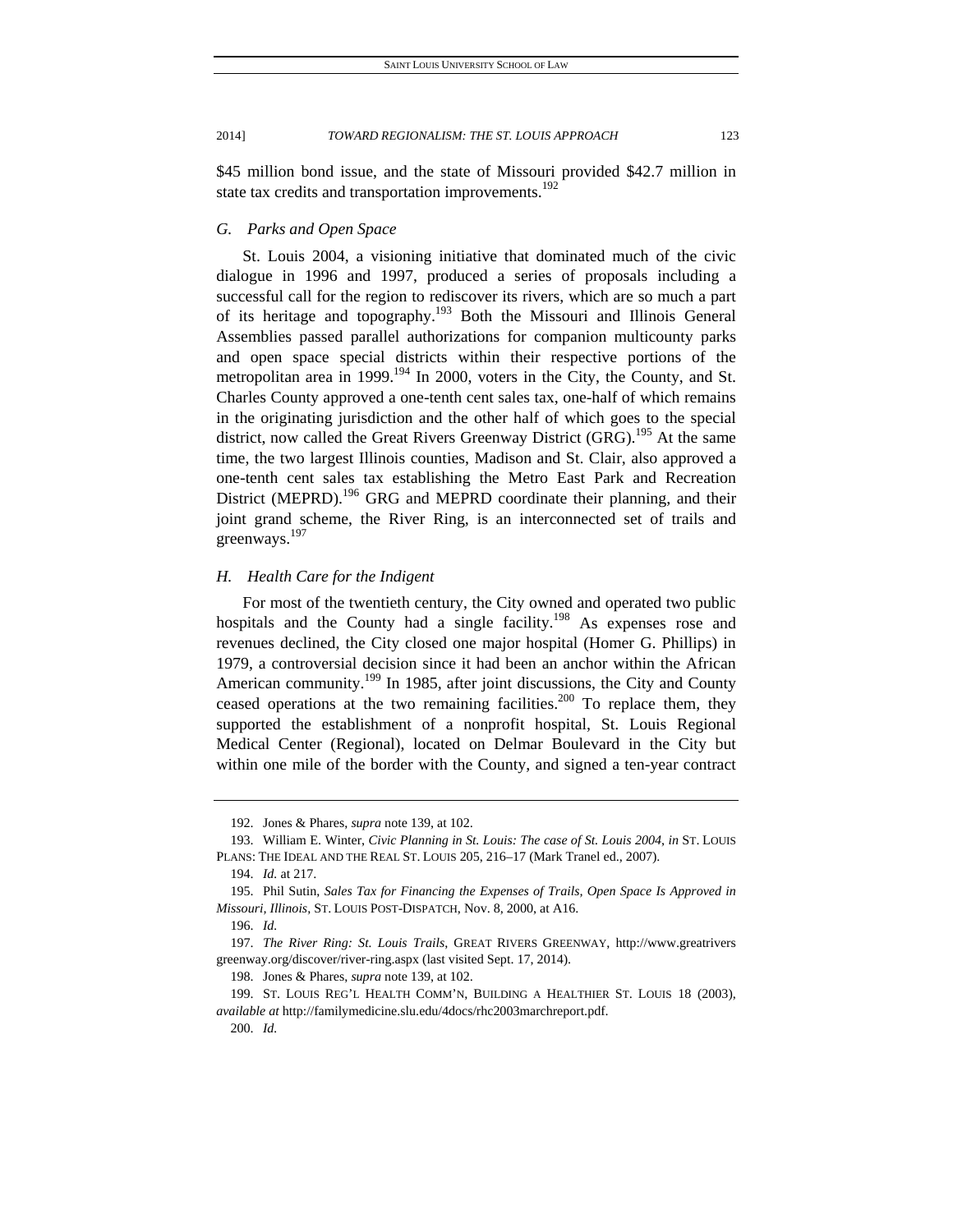for it to provide tertiary services as well as some primary care for City and County residents. $^{201}$  As costs continued to escalate, both the City and County decided to exit the hospital arena in 1995, leaving Regional to survive largely on Medicaid reimbursements.<sup>202</sup> That failed and in 1997 Regional shut  $down<sup>203</sup>$ 

St. Louis ConnectCare, a public-private partnership with representation from the City, the County, hospital systems, and medical schools, replaced Regional.<sup>204</sup> From 1998 to 2013, it provided both specialty care and urgent care at the Delmar facility.<sup>205</sup> Its funding was an amalgam of state of Missouri funds, City and County contributions, insurance billings, and charitable donations.<sup>206</sup> It closed and filed for bankruptcy in late  $2013$ <sup>207</sup>

In 2001, the City, County, and state of Missouri formed the St. Louis Regional Health Commission  $(RHC)$ <sup>208</sup> Its board includes appointments from all three jurisdictions as well as health institutions and the general community.<sup>209</sup> The RHC took the lead in forming the St. Louis Integrated Health Network in 2003, which coordinates health care for the indigent.<sup>210</sup>

# *I. Economic Development*

After being preoccupied during the 1970s and 1980s attempting to attract companies from elsewhere to improve regional economies, metropolitan areas came to realize that more effort should be devoted to growing their own enterprises.211 The result was the development of business incubators that assisted emerging firms with what it takes to build a company.<sup>212</sup> The City and County economic development agencies, the St. Louis Development Corporation and the St. Louis County Economic Council respectively,

206. *Id.* at 11–12.

210. KU ET AL., *supra* note 204, at 51.

 211. SUSAN CLARKE & GARY GAILE, THE WORK OF CITIES 56–61 (Dennis R. Judd ed., 2008).

212. *Id.* at 71, 85, 87.

 <sup>201.</sup> *Id.*

 <sup>202.</sup> *Id.*

 <sup>203.</sup> *Id.*

 <sup>204.</sup> LEIGHTON KU ET AL., COORDINATING AND INTEGRATING CARE FOR SAFETY NET PATIENTS: LESSONS FROM SIX COMMUNITIES 9–10, 49–50 (George Washington University Department of Health Policy ed., 2012), *available at* http://hsrc.himmelfarb.gwu.edu/cgi/viewcon tent.cgi?article=1231&context=sphhs\_policy\_facpubs.

 <sup>205.</sup> *Id.* at 49.

 <sup>207.</sup> Jim Doyle, *ConnectCare Files for Bankruptcy*, ST. LOUIS POST-DISPATCH, Dec. 18, 2013, at A12.

 <sup>208.</sup> Judith VandeWater, *Piecing Together the Area's Fragmented Health Care Services: A Proposed Regional Commission Could Point the Way*, ST. LOUIS POST-DISPATCH, Mar. 25, 2001, at B1.

 <sup>209.</sup> *Id.*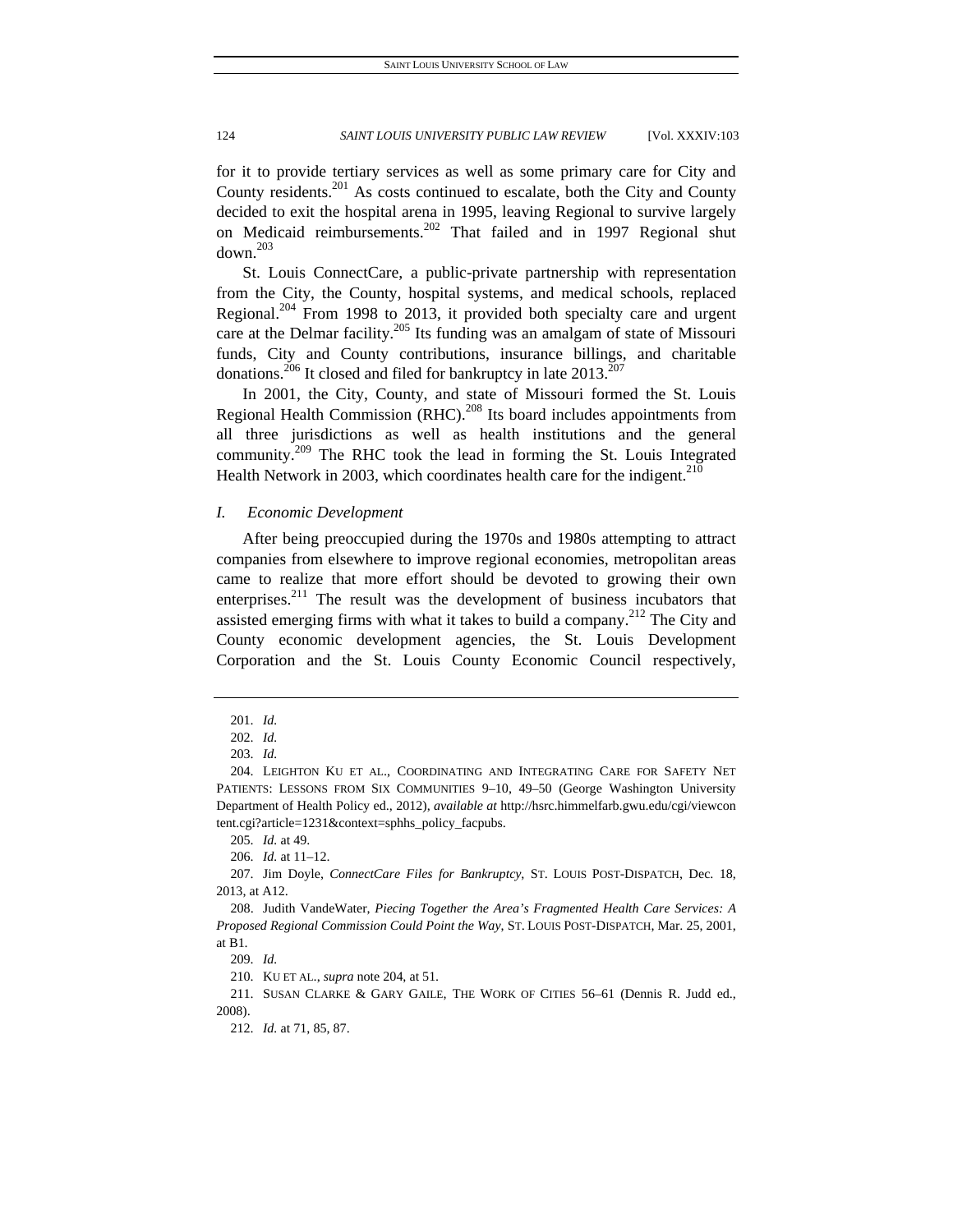collaborated in 1991 to establish and jointly operate St. Louis Enterprise Centers in both jurisdictions.<sup>213</sup> This initiative was renamed STLVentureWorks in 2013 and currently has five locations: four in the County and one in the City. $^{214}$ 

When the federal government opened a second round of grants for economic empowerment zones in 1998, the St. Louis region prepared a single application covering large segments of St. Clair County, the City, and a small portion (Wellston) of the County.<sup>215</sup> The proposal was fully funded, providing over \$10 million for business development and underwriting \$95 million in tax-exempt bonds for a major convention hotel (Renaissance St. Louis Grand Hotel) in downtown St. Louis.<sup>216</sup>

After jointly operating business incubators since 1991 and cooperating on many other ad hoc and informal initiatives, the City and County formally merged most of their remaining economic development efforts in  $2013$ <sup>217</sup> The combined organization, the St. Louis Economic Development Partnership, covers business development, business financing, entrepreneurial support, and international trade services.<sup>218</sup>

# VII. WHAT ARE THE LESSONS?

First, and central to any debate about governmental reform, is that the majority of St. Louisans have been and continue to be very reluctant to risk the unknown consequences of large-scale governmental consolidation. At the ballot box and in public opinion polling, they express skepticism that the gains in regional decision-making would justify the costs in local autonomy.<sup>219</sup> But citizens have supported numerous proposals for specific regional initiatives.<sup>220</sup> They understand that for some purposes it makes sense to have larger units, and, when the need is apparent and the proposal sound, they have approved

 <sup>213.</sup> William Flannery, *New Center Helps New Businesses*, ST. LOUIS POST-DISPATCH, Feb. 8, 1991, at 1B.

 <sup>214.</sup> Rodney Crim, *STLVentureWorks*, ST. LOUIS ECON. DEV. P'SHIP, https://main.stlpartner ship.com/stlventureworks.html (last visited Sept. 20, 2014).

 <sup>215.</sup> Terence Samuel, *Region Wins Praise for Grant Application: 3-City Partnership Is Key to Securing Federal Windfall*, ST. LOUIS POST-DISPATCH, Jan. 14, 1999, at B1.

 <sup>216.</sup> *See generally* Dan Mihalopoulos, *Board OKs \$77 Million in Bond Issue for St. Louis Convention Hotel Project*, ST. LOUIS POST-DISPATCH, Aug. 21, 1999, at A7 (reporting board approval of \$77 million tax-exempt bond issue for the St. Louis Convention Hotel Project).

 <sup>217.</sup> *See generally* Margaret Gillerman, *City-County Development Agency Advances*, ST. LOUIS POST-DISPATCH, May 8, 2013, at A4 (reporting announcement of public officials to merge the two entities).

<sup>218</sup>*. About St. Louis Economic Development Partnership*, ST. LOUIS ECON. DEV. P'SHIP, https://main.stlpartnership.com/about-slcec.html (last visited September 28, 2914).

 <sup>219.</sup> JONES, *supra* note 34, at 59–93.

 <sup>220.</sup> *Id.* at 95–124.